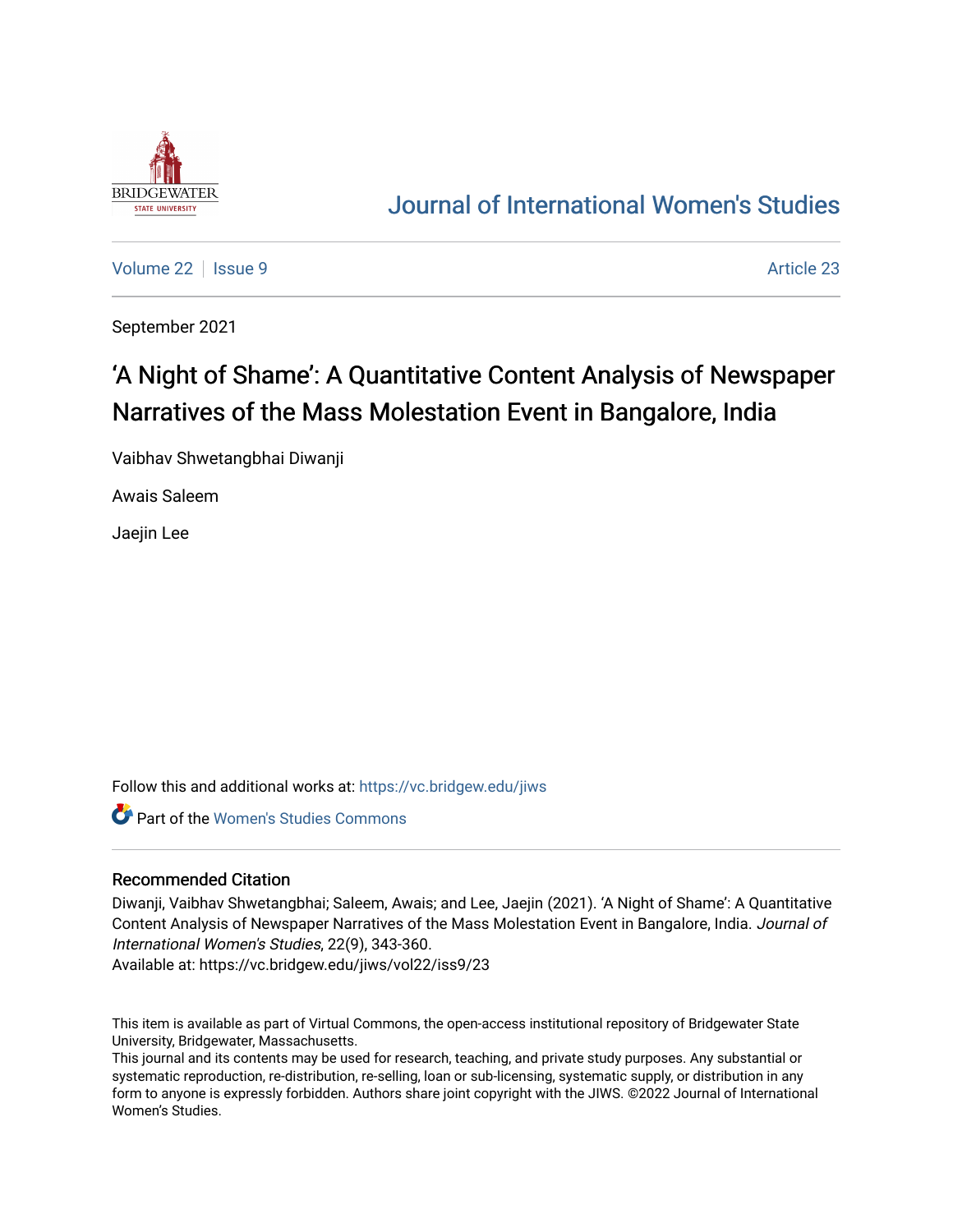#### Diwanji et al.: 'A Night of Shame'

This journal and its contents may be used for research, teaching and private study purposes. Any substantial or systematic reproduction, re-distribution, re-selling, loan or sub-licensing, systematic supply or distribution in any form to anyone is expressly forbidden. ©2021 Journal of International Women's Studies.

## **'A Night of Shame': A Quantitative Content Analysis of Newspaper Narratives of the Mass Molestation Event in Bangalore, India**

By Vaibhav Shwetangbhai Diwanji<sup>[1](#page-1-0)</sup>, Awais Saleem<sup>[2](#page-1-1)</sup>, Jaejin Lee<sup>[3](#page-1-2)</sup>

#### **Abstract**

On December 31, 2016 amidst New Year's Eve revelry in Bangalore, India, about 700 young women faced a mass molestation. This research analyzed and compared 299 news articles (*N*=299) between January 1, 2017 and February 1, 2017 from three leading English language newspapers in India through a quantitative content analysis. Results indicated that there were differences in how the regional and national newspapers framed their stories. While national newspapers deployed the episodic frame in their news stories, the local newspaper used both thematic and episodic frames. The episodic frame focuses on individual events, whereas the thematic frame focuses on trends over time. Local newspapers discussed causes and attributions of responsibility more than national newspapers. National newspapers mostly used celebrity and official sources in their coverage, whereas local newspapers covered the testimonies of the victims and eyewitnesses more. Theoretical and practical implications are discussed in this paper.

*Keywords*: Sexual crimes against women, Gender-based violence, Gender and communication, Representation, Framing, Quantitative content analysis, Newspapers narratives, Responsible journalism

#### **The 'Night of Shame' in Bangalore**

Drawing on a quantitative content analysis of 299 newspaper articles, this research systematically examines the frames in print news coverage of the mass molestation event in Bangalore, India. On December 31, 2016, the revelers gathered at MG Road and Brigade Road in Bangalore, the two major streets located in the heart of the city, to celebrate New Year's Eve of

<span id="page-1-0"></span><sup>1</sup> Vaibhav Diwanji is an Assistant Professor in the William Allen White School of Journalism and Mass Communications at the University of Kansas. He received his Ph.D. from Florida State University. He has an MS in Integrated Marketing Communications from Florida State University and an MBA in International Business and Marketing from Auckland University of Technology. His research interests include new media technologies, persuasion, media analysis, gender and communication, health communication, cross-cultural communication, and media framing and effects.

<span id="page-1-1"></span><sup>&</sup>lt;sup>2</sup> Awais Saleem is an Assistant Professor in the Department of Communication and Media at Lamar University. He worked as a print and broadcast journalist for more than a decade. During this time, he remained associated with mainstream media organizations in Pakistan, India, and the United States. His research interests are political communication, social media and emerging technologies, political economy of media, and agenda-setting. He teaches broadcasting writing and production courses.

<span id="page-1-2"></span><sup>3</sup> Jaejin Lee is an Associate Professor in the School of Communication in the College of Communication and Information at Florida State University. She received her PhD from the University of Florida. She has an MAdv in Advertising from the University of Florida and a BA from Kyungpook National University. Her research interests include consumer behavior, strategic marketing communications, cause-related marketing, new media, and health communication. Her teaching interests include media consumer behavior, creative strategy, and foundations of integrated marketing communication.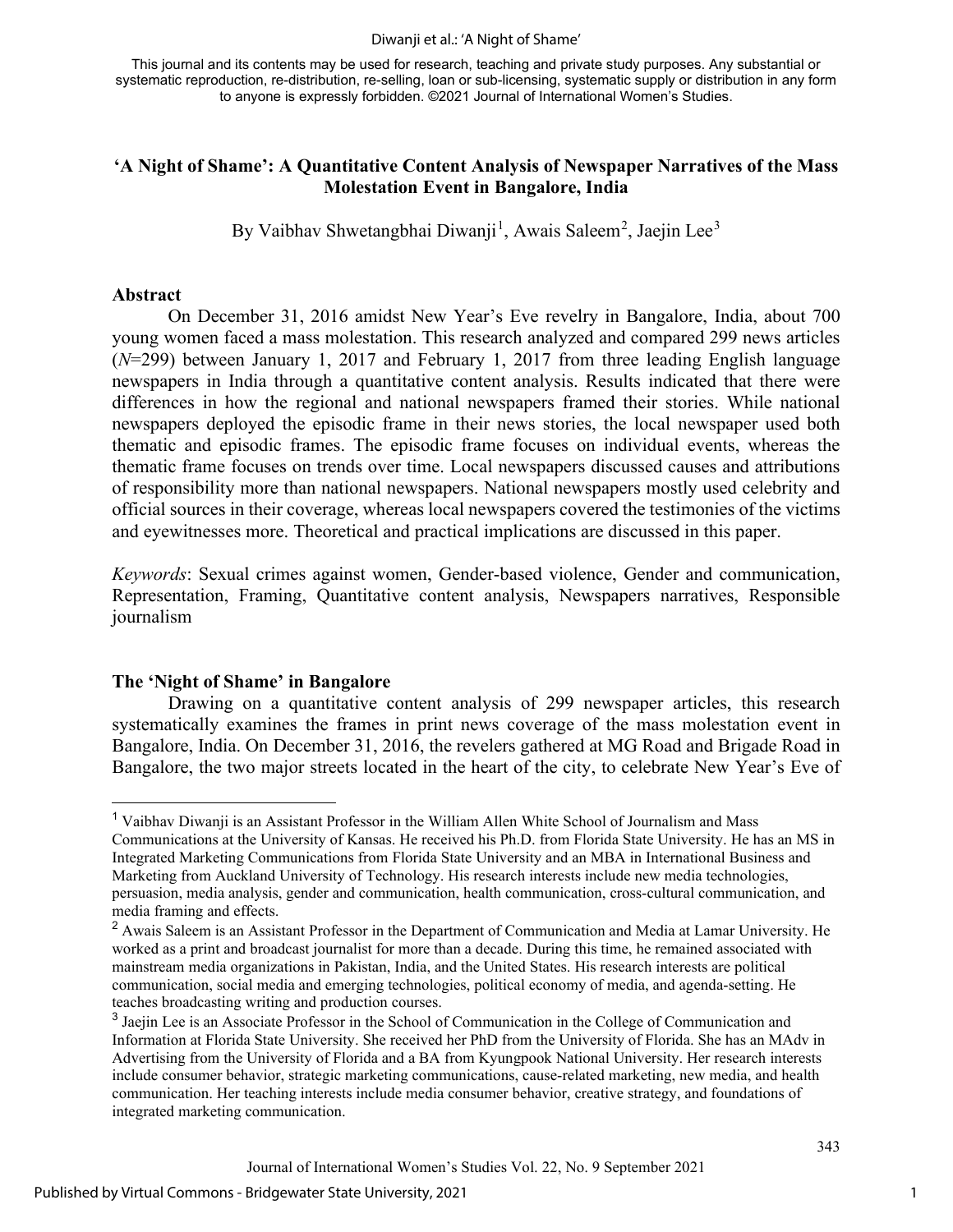2017. Roughly 60,000 people were present at these locations and 1,500 policemen were deployed to take care of their security (Swamy, 2017). Despite all the security arrangements, 700 young women faced a mass molestation on that night, which was the first incident of its kind anywhere in India.

*Bangalore Mirror*, a regional newspaper in the state of Karnataka where Bangalore is situated, was the first to cover this incident, as one of their journalists was present at the crime scene (Swamy, 2017). The newspaper called this incidence "*Bangalore's night of shame* (Swamy, 2017)." Other newspapers, especially the leading national English-language dailies, were very quick to react and cover the incident as well. The news about this event spread throughout the country, resulting in protests against the current treatment of women and laws against sexual crimes against women in India. A state minister in Karnataka issued a comment wherein he blamed the women victims for dressing and acting like westerners (Safi, 2017). His comments received wide coverage across several regional and national English language newspapers and on social media websites.

News stories covered not only the narrations of the event, but also commentaries from different celebrities in the Indian Hindi movie industry, Bollywood, sports celebrities, politicians, and the public at large. People held protests in Bangalore and across India to pay respects to the victims and bring attention to the issue of mistreatment of women in Bangalore and other parts of the country. The news spread globally, and many major global newspapers covered the story of the Bangalore mass molestation (Dewan, 2018; Jolly, 2017; Safi, 2017). This research includes a systematic quantitative content analysis of the Bangalore mass molestation related articles in the Indian regional newspaper, *Bangalore Mirror*, and compares it with the news stories covered in two leading national English newspapers of India: *The Times of India* and *Hindustan Times*.

This research presents a feminist critical analysis of newspaper narratives of the Bangalore mass molestation event. The feminist critical analysis helps to shed light on and acknowledge that violence perpetrated against women is gendered and steeped within a patriarchal culture that views women as subordinate and as less worthy of rights and freedoms than men (Russell, 2001). Newspapers are a major source of information, facts, statistics, ideas, and opinions for people (Johnson & Milani, 2011). Newspapers are a tool of mass information dissemination when an event like this takes place (Ambirajan, 2000). Newspapers' presentation of such events of sexual violence against women can influence people at a very large scale (Phillips et al., 2015). A critical analysis and understanding of newspapers' role in spreading the information about such crimes against women can prove to be valuable in aiding present and future social, political, and legal movements and policies against such crimes. This research contributes to the literature of news framing on sexual violence against women and discusses implications of ethical journalism or otherwise in covering such an issue.

## **Newspaper Reporting of Sexual Violence against Women in India**

This research is not about the significance of investigative journalism and the capabilities of journalists in India, but instead focuses on the newspaper coverage patterns of the Bangalore mass molestation and incident-driven journalism tendencies practiced by the newspapers. Sexual violence against women, according to Brownmiller (1975) and Hooks (1990), is not just about a 'crime of passion', but more crucially, it showcases a social dimension to maintain structures of male dominance and hegemony over females.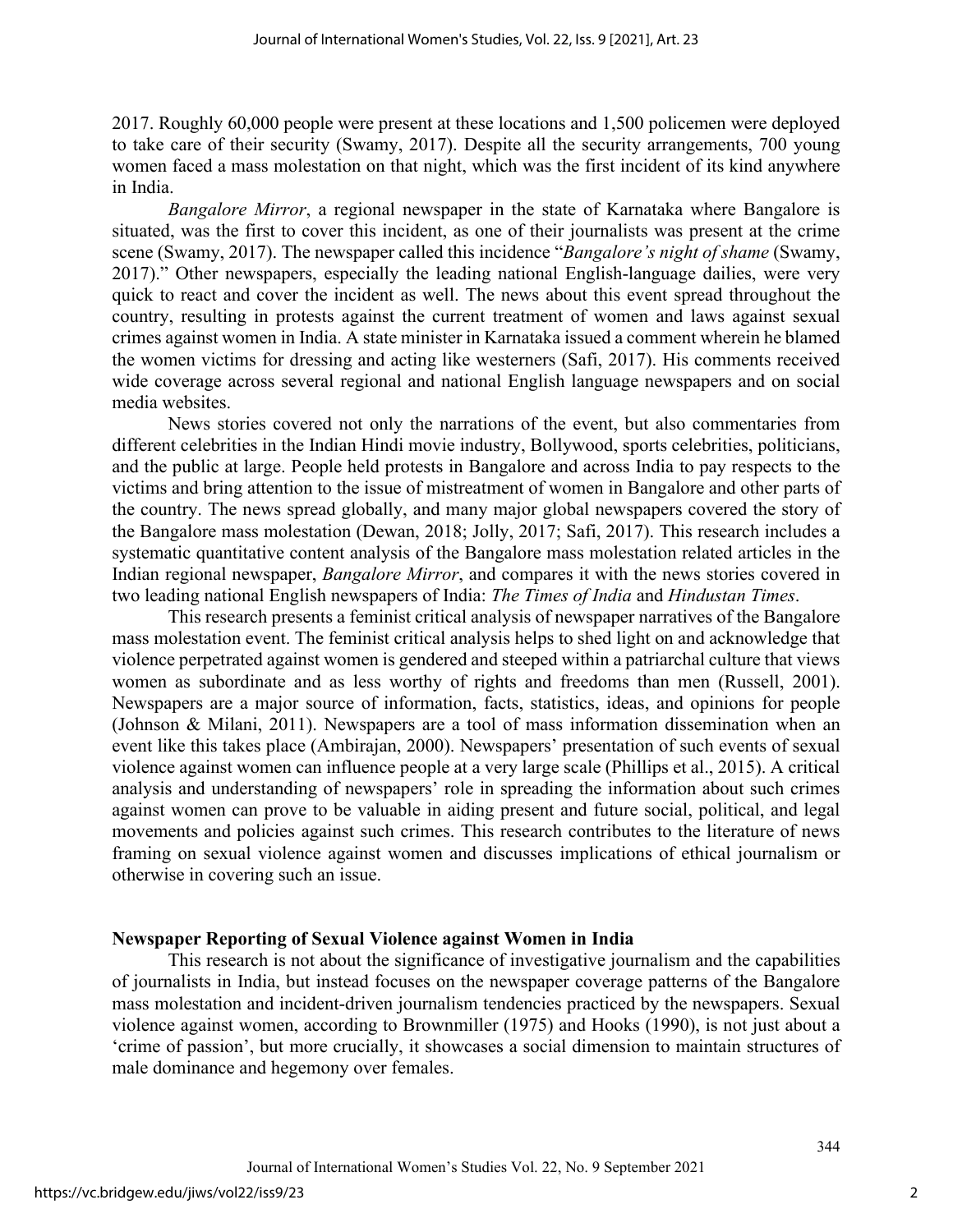Prior to the '*Delhi gang-rape*' in 2012, sexual crimes against women in India barely received any extensive national coverage in print newspapers (Bradley, Sahariah, & Siddiqui, 2017). Literature suggests that cases of sexual violence against women in India were not reported sufficiently in print newspapers (Bradley & Pallikadavath, 2013; Chacko, 2003; Gilbertson & Pandit, 2019; Nieder, Muck & Kartner, 2019; Radha, 2019; Srinivasan, 2005). Women, in a patriarchal society like India, have been neglected in terms of coverage by print media of the sexual crimes against them (Spivak, 1988). Bradley et al. (2017) discussed how women and young girls in India have been systematically oppressed and silenced by the media, especially print newspapers. This was because print news outlets barely covered their experiences and chose to focus on a select few ''*hyped*" cases of sexual violence in the country. Such a selective coverage tends to marginalize the plight of women in the print newspapers. The narratives of rape and sexual crimes against women in India have often included inaccurate portrayals of the victims as well as the incidents (Gilbertson & Pandit, 2019; Ray, 1998). To this end, this research aimed at understanding how the three newspapers covered stories related to the Bangalore mass molestation and analyzed whether and how the print news provided a corridor to discuss crimes against women in the country.

### **Theoretical Perspectives and Development of Hypotheses**

## *Newspapers in India*

Newspapers are an important tool of mass communication and information dissemination to the local as well as national audiences when sexual violence against women occurs at such a large scale as the mass molestation in Bangalore (Ambirajan, 2000). Therefore, newspaper journalists must understand their responsibility for appropriate coverage of such an incidence (Phillips et al., 2015). The previous literature that studied sexual crimes against women in India and their coverage in the English newspapers in the country did not focus on any 'mass molestation' case as such (Bradley & Pallikadavath, 2013; Chacko, 2003; Srinivasan, 2005). Newspapers' presentation of such controversial events can provide tools through which their readers are drawn towards a certain social movement, which makes the newspapers an essential tool in the development of social movements against such crimes against women in India. Therefore, it is important to understand how the information provided by newspapers influences social movements in terms of formation of protests at local and national levels. It is important to analyze and understand how newspapers portray such events, with the potential of influencing social awareness (Von Aelst & Walgrave, 2002). There is also a counter argument that print newspapers, both local and national, are interested in publishing voyeuristic details of such incidents to attract more readers and sell more papers (Bradley et al., 2017). This research discusses the need and implications of responsible coverage of sexual violence against women in the Indian newspapers.

The primary purpose of this systematic content analysis of the three leading English language newspapers in India was to analyze the print news media's role in the dissemination of information from a local to national scale, using the Bangalore mass molestation event as a case example. The next section presents the theoretical framework guiding this research and development of hypotheses. This is followed by a detailed discussion of the method deployed in this study. Results and analysis are presented after that, followed by discussion of theoretical and practical implications.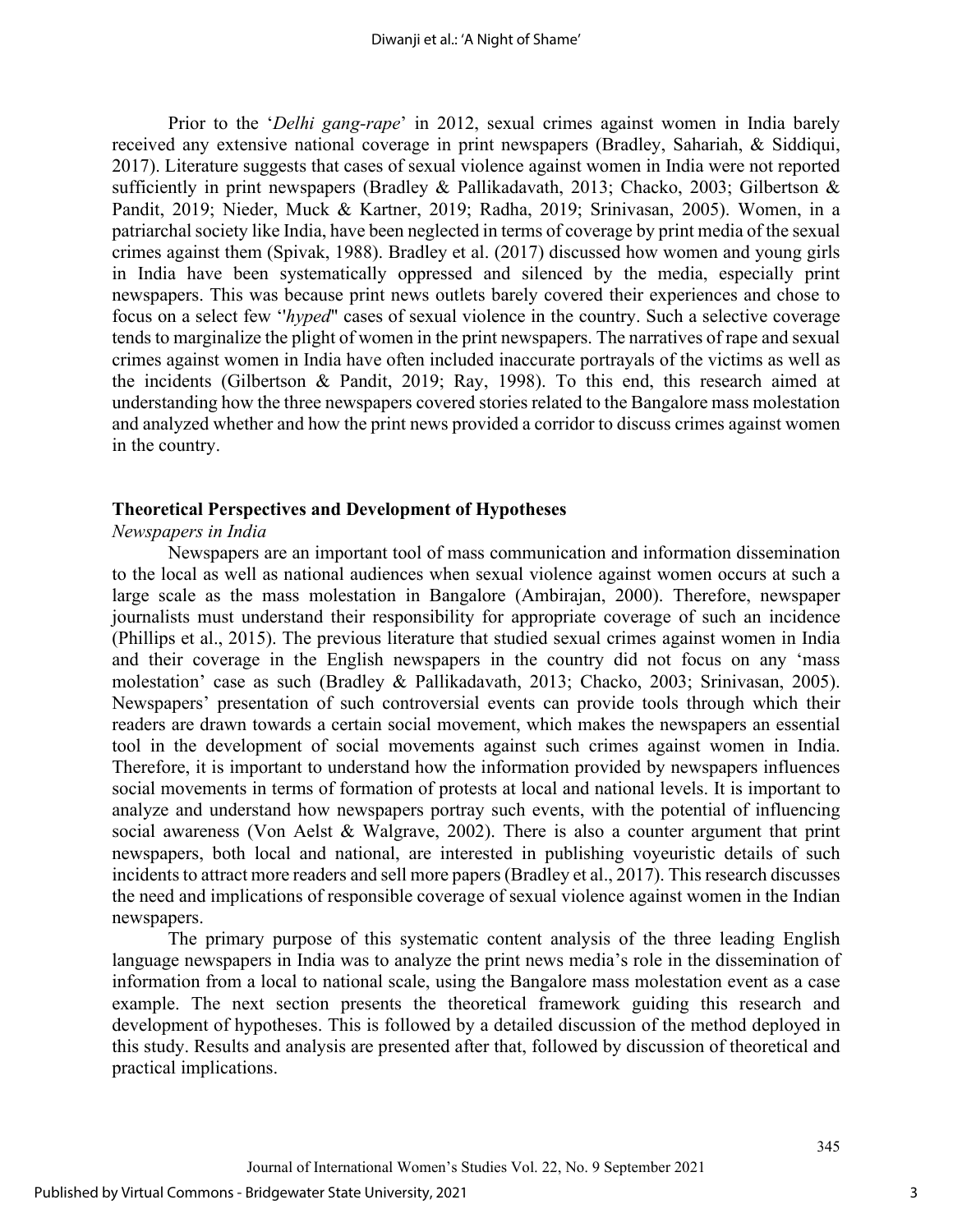## *Female Victims in Newspapers*

Incidents like the mass molestation in Bangalore are gender-based crimes whereby women and young girls are sexually attacked, with the intention of humiliating and controlling them (Gill, 2007). Kelly et al. (2006) argued that many myths prevailed among the people based on '*appropriate versus inappropriate*' behavior standards of women who were victims of such sexual crimes. Many portrayed women as 'undeserving' ones, influencing the public's understanding of such crimes through information they receive from newspapers. The newspapers feed their readers with sexualized, soft-pornographic versions of such sexual crimes against women daily (Kelly et al., 2006). Bradley and colleagues (2017) argued that newspapers should avoid the stereotypical ways of representing women as sexual objects who exist for the gratification of men.

Previous studies on representation of sexual violence against women in newspapers were found to be deeply biased and problematic (Benedict, 1992; Carter, 1998; Clark, 1992; Korn & Efrat, 2004; Soothill & Walby, 1991). It was evident from these studies that the print newspapers offered a distorted portrayal of the sexual crimes against women. Benedict (1992) observed that the victims of such sexual crimes were required to meet certain conditions, such as specific skin color, social class, virgin/not married with children, from a respectable background, non-alcoholic, raped/harassed by economically and socially backward man/men, in order to attain a status among the print news media as a *'deserving'* victim. This was also evident in Kelly and Radform's (2005) study that stated, *"…that victims are to blame for 'risk-taking*" (p. 80). The press would deliberately exaggerate gratuitous details of such sexual violence against women to titillate the readers (Soothil & Walby, 1991). Both local and national newspapers normalized such crimes against women by framing them as inevitable and even acceptable facts of everyday life (Carter, 1998). This research used an integrated theoretical framework to analyze the coverage of the mass molestation event in the three newspapers.

## *Cultivation Theory*

Gerbner's (1998) cultivation theory provides an overarching theoretical framework for this research. It serves as a lens to understand the findings of this study, rather than as a predictive tool. Cultivation theory suggests that mass media tools like television and newspapers are primary contributors to the general public's conceptions of social reality (Gerbner, 1998). According to the theory, it is assumed that the more people read newspaper stories, the more their reality estimates would correspond to the most recurrent, stable, and overarching patterns of the newspaper's content (Arendt, 2010). Accordingly, those who spend more time reading newspaper articles related to sexual crimes against women are more likely to perceive the real world in ways that reflect the most common patterns of the newspaper stories related to such events (Morgan & Shanahan, 2010; Morgan, Shanahan, & Signorielli, 2009).

## *Feminist Poststructuralism*

Weedon's (1997) feminist poststructuralism provides a theoretical framework to examine news representations of lethal gendered violence against women by addressing the relationship between language, social institution, and individual consciousness. The theory focuses on how power is exercised in such situations (Weedon, 1997). It theorizes the relationship between subjectivity, meaning, and social value (Weedon, 1997). This research applied feminist poststructuralism with various framing theories to examine the coverage of the Bangalore mass molestation in the three leading English daily newspapers in India (Goffman, 1986). According to Goffman (1986), framing analysis helps in the investigation of experiences. Narratives and events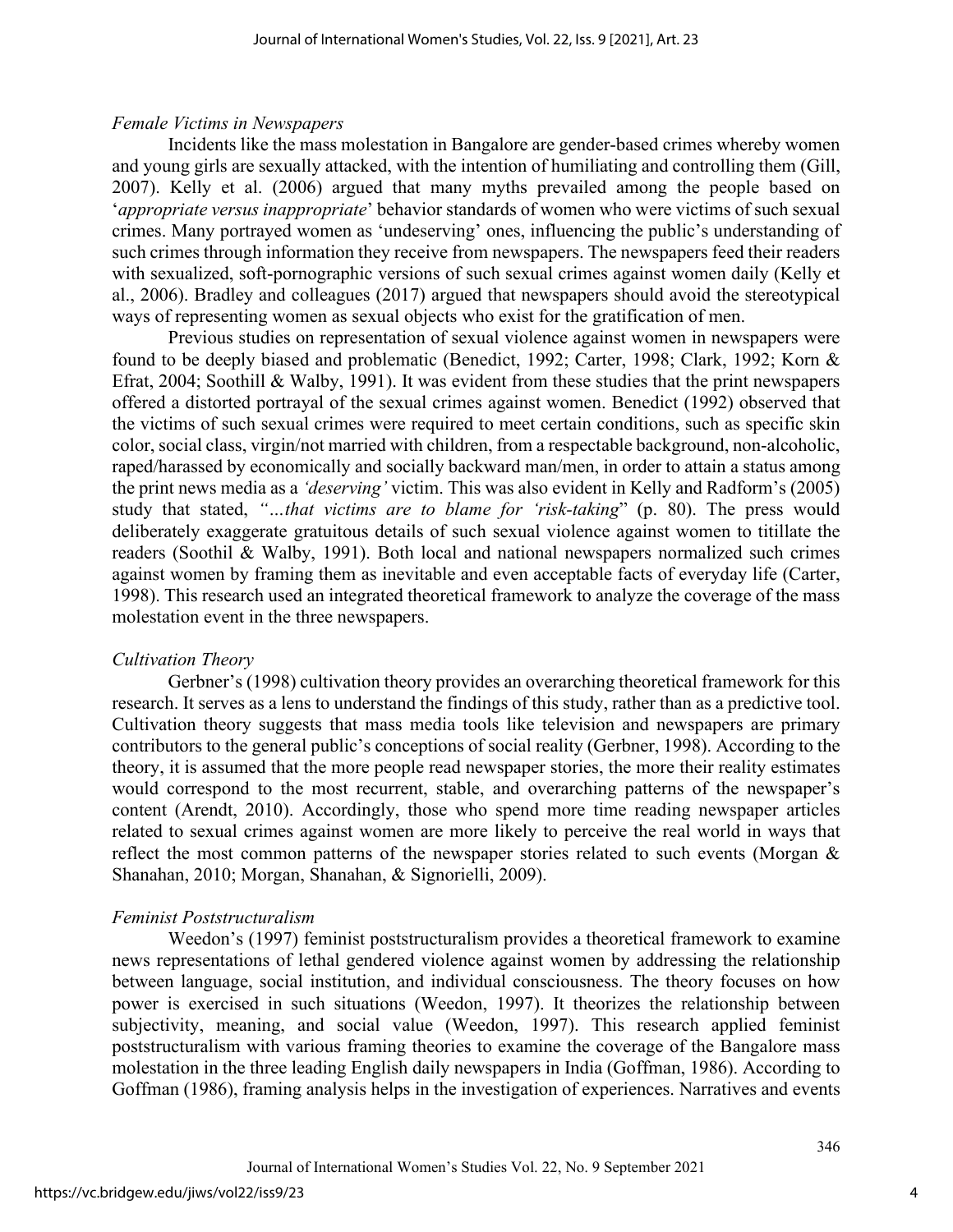are interpreted according to different frames. Different frames facilitate the selection, portrayal, and examination of news information, thus allowing narratives into specific categories (Dowler, 2006). Han (2007) suggested that news frames offer templates that journalists use for collecting information and converting them into narratives.

Bradley and colleagues (2016) argued that almost any issue related to violence against women in India is framed in terms of gender violence. Drache and Velagic (2014) also deployed framing analysis to identify the importance of language used by four different English newspapers in India in developing people's understanding of the Delhi gang rape case. They found that the press failed in maintaining a balance between a holistic coverage and incident-based reporting of the violence against women.

#### *Justice Frame*

The notion of justice can be applied in communication research and holds 'significant promise' in this field of research (Besley & McComas, 2005). Justice research demonstrates that media coverage of justice cases such as the mass molestation in Bangalore may have a significant impact on public sentiments and attitudes toward the event, victims, and the authorities (Besley & McComas, 2005; Korsgaard & Roberson, 1995). This research also used Moriearty's (2010) study which used the justice frame to understand the print news media's representation of justice with regard to sexual violence against women. In addition, this research was also influenced by Thacker and Day's (2017) study that used the media's framing of justice as problematic in terms of the practice of 'victim blaming,' which refers to news coverage in which the women who were victims of sexual violence are accused of playing a role in their own victimization. Therefore, the first hypothesis is proposed as below.

> *H1*: The coverage of the Bangalore mass molestation in three English newspapers (*Bangalore Mirror*, *The Times of India,* and *Hindustan Times*) will highlight a justice frame.

#### *Adversarial Frame*

The present research also provides a comparative analysis of adversarial framing in the context of its presence or absence in the newspaper narratives about the Bangalore mass molestation. Adversarial framing has been employed extensively in both print and television journalism (Karlberg, 1997). The main feature of an adversarial frame is its representation of issues in terms of two distinct, mutually exclusive aspects such as good versus evil (Karlberg, 1999). Adversarial framing comes from adversarial perspectivism to imply not simply different perspectives, but rather deliberately constructed apex perspectives, based on the theoretical concept of 'perspective realism' (Karlberg, 1997; McGilvary, 1933). This research used an adversarial frame to examine whether these news stories from three newspapers delineated boundaries between good and evil by identifying people responsible for the incident or accused victims of being themselves responsible for the incident. This research was influenced by Knight and Greenberg's (2011) study in which they used the adversarial framing in the context of social movement and counter-movement discursive relationships. Therefore:

> *H2*: The coverage of the Bangalore mass molestation in three English newspapers (*Bangalore Mirror*, *The Times of India,* and *Hindustan Times*) will highlight an adversarial frame.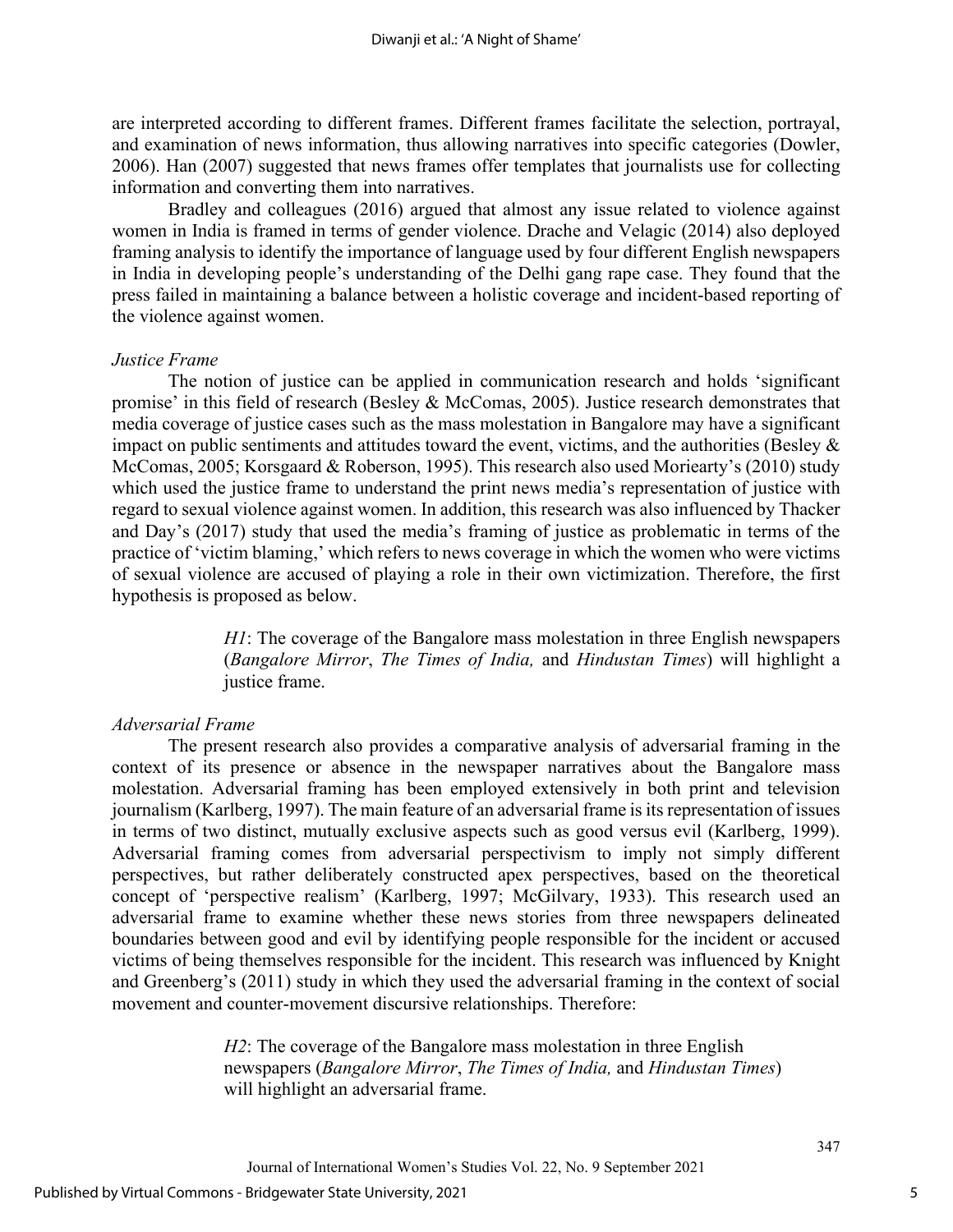## *Rights-based Frame*

The current study also looked at the prevailing conflict of interests through rights-based framing, in terms of the positions held by the primary people involved in the narratives about the Bangalore mass molestation in the three newspapers such as the victims, the accused, the lawenforcement agencies, the politicians, the celebrities, the eyewitnesses, or others. The rights-based framing helps in understanding the underlying power-based hegemony, which in turn can influence how print media framed sexual violence against women (Miller, 2010). Rights-based frames refer to moral principles and universal rights that can be claimed by anyone regardless of their interests or identity (Helbling, Hoeglinger, & Wuest, 2010). In view of evidence that journalists employ issue dualism, in which two sides of an issue are treated as equally valid (Terkildson, Schnell, & Ling, 1998), this research examines the rights-based framing in the newspaper articles. Therefore:

> *H3*: The coverage of the Bangalore mass molestation in three English newspapers (*Bangalore Mirror*, *The Times of India*, and *Hindustan Times*) will highlight a rights-based frame.

Another goal of this study was to identify whether the tone of the newspaper articles covering the mass molestation was primarily positive or negative. The present research was influenced by Nitz and West (2004) and Iyengar (1991), who had found that the tone of a newspaper story could have a significant effect on the public's opinion of an incident. Therefore:

> *H4*: When *Bangalore Mirror*, *The Times of India,* and *Hindustan Times* covered the Bangalore mass molestation, the tone of that coverage will be primarily negative.

## *Thematic Frame*

The present study also investigated whether the coverage of the mass molestation in these newspapers was thematic or episodic. According to Iyengar (1991), thematic framing refers to placing a specific event in a wider context and discussing the possible implications of its outcome. Whereas episodic framing refers to presenting public discourse in terms of a specific event or occurrence in isolation. Therefore:

> *H5*: When *Bangalore Mirror*, *The Times of India,* and *Hindustan Times* covered the Bangalore mass molestation, their coverage will be primarily thematic.

## *Causal Frame*

This study also used the causal frame analysis to identify whether the newspapers emphasized specific aspects of the incident and made them more salient so as to promote a particular causal interpretation (Entman, 1993). Causal frames in news articles influence people's assessment of an issue, which in turn could become salient considerations in their evaluations of the event (Entman, 1993; Gamson & Modigliani, 1989; Nelson, Clawson, & Oxley, 1997). Journalists often select frames in their depictions of issues to make certain aspects of an issue more salient, often aspects related to causal attribution (Entman, 1993). Therefore: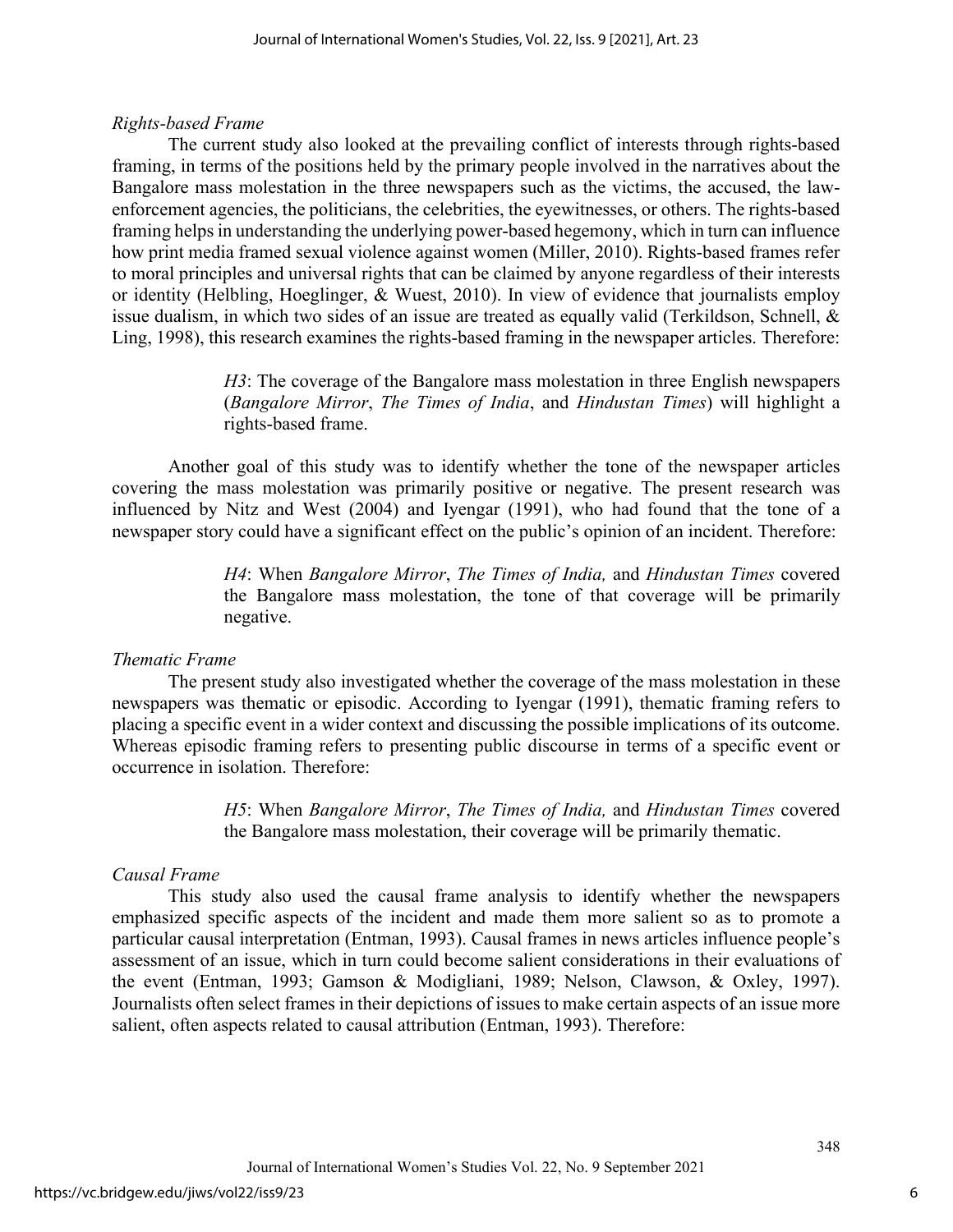*H6*: The coverage of the Bangalore mass molestation in three English newspapers (*Bangalore Mirror*, *The Times of India*, and *Hindustan Times*) will highlight a causal frame.

### *Responsibility Frame*

In line with the previous literature, this research used the attribution of responsibility frame to understand how the newspapers attributed responsibility for the mass molestation, pointing towards either the accused or the politicians or the local law enforcement agency (Hannah & Cafferty, 2006; Kim, 2015; Semetko & Valkenburg, 2000). Attribution of responsibility frame is defined as a way of attributing responsibility for a cause to either the government or to an individual or group (Semetko & Valkenburg, 2000). Semetko and Valkenburg (2000) found that the attribution of responsibility frame was most used in serious newspapers. Based on Semetko and Valkenburg's (2000) argument, the mainstream newspapers such as *The Times of India* and *Hindustan Times* can be considered serious newspapers as they are equivalent to newspapers in other countries such as *The New York Times*. Therefore:

> *H7*: The coverage of the Bangalore mass molestation in three English newspapers (*Bangalore Mirror*, *The Times of India*, and *Hindustan Times*) will highlight an attribution of responsibility frame.

### *Solution Frame*

Borrowing from Nitz and West's (2004) study, a solution frame was deployed in this research to identify whether a newspaper article offered a solution to the problem that was being covered at length. Solution frame deals with treatment recommendation and makes prognoses about possible outcomes of the process (Nitz and West, 2004). Therefore:

> *H8*: The coverage of the Bangalore mass molestation in three English newspapers (*Bangalore Mirror*, *The Times of India*, and *Hindustan Times*) will highlight a solution frame.

Borrowing from the previous literature (Phillips, et al., 2015), it was also important to analyze how the newspapers presented the consequences of the mass molestation event. Therefore:

> *H9*: When three English newspapers (*Bangalore Mirror*, *The Times of India*, and *Hindustan Times*) covered the Bangalore mass molestation, they will highlight the consequences of the incident.

The examination of these hypotheses in the framing used by the newspapers in covering the mass molestation event would help in answering the following overarching research question:

> *RQ*: How does the coverage of the Bangalore mass molestation differ in the local English newspaper from the two national English newspapers?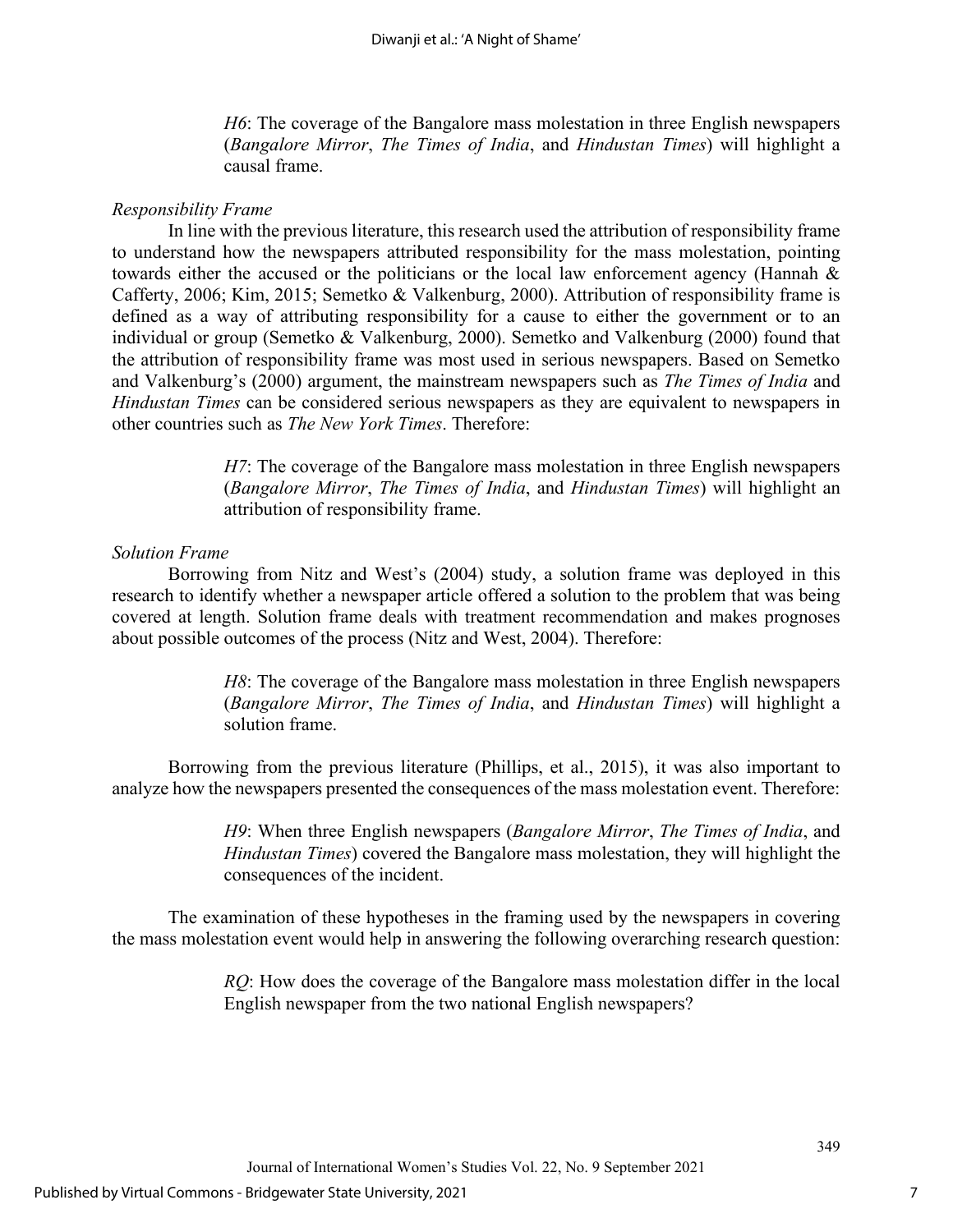#### **Method**

The present research used a quantitative content analysis to examine the newspapers' coverage of the mass molestation event. Using this method, this research aimed to investigate the underlying themes in the news stories related to the Bangalore mass molestation in the three English newspapers: *Bangalore Mirror, The Times of India, and Hindustan Times*.

## **Sample**

The researchers used two comprehensive online databases (LexisNexis Academic and Factivia) to collect the news articles from the three newspapers. The search strategy was adopted from the previously established methods (Cheung et al., 2011; Phillips et al., 2015). *Bangalore Mirror* is one of the most read English daily newspapers in Bangalore in terms of circulation (Kumar, 2009). Also, *Bangalore Mirror* was the first newspaper to break the Bangalore mass molestation story (Wang, 2017). *The Times of India* and *Hindustan Times* rank as the top two English language newspapers in India both in terms of circulation of physical copies and online readership (Audit Bureau of Circulations-India, 2019; Government of India: Ministry of Statistics and Programme Implementation, 2019). The coverage period for the present research was January 1, 2017 to February 1, 2017.

Only English language newspapers were selected because of the researchers' inability to interpret or translate sources in other language newspapers. However, English is a very commonly used language in India and is the co-official language of the Government of India, along with Hindi, as designated by the Constitution of India (Annamalai, 2006). Aula (2014) suggested that the English language in India is a "new caste system," wherein a person's socioeconomic status is based in line with his or her fluency in the language. Therefore, the insertion of only English language newspapers for the purposes of the present research was sufficient. The primary keywords used to find the articles from the database included: Bangalore mass molestation, Bengaluru molestation, New Year's Eve, night of shame, Karnataka home minister, New Year assault, and New Year horror. These keyword searches generated a total of 299 newspaper articles (*N*=299) from the three newspapers-*Bangalore Mirror* (*n*=109), *The Times of India* (*n*=98), and *Hindustan Times* (*n*=92).

## *Unit of Analysis and Coding Procedure*

The unit of analysis of this research were articles covering the Bangalore mass molestation event in the three English daily newspapers. For each newspaper story, the basic identifying details were listed, in terms of date of publication, newspaper name, length of the story, author, type of story, and its relationship with the Bangalore mass molestation event. The newspaper article inclusion criteria were: i) description of the Bangalore mass molestation event, ii) victim's conditions, iii) protests as consequences of the event, and iv) testimonies from victims, eyewitnesses, celebrities, politicians, and police officials. On the contrary, the exclusion criteria were: i) articles not from the three mentioned English language newspapers in India, ii) articles not focused specifically on the Bangalore mass molestation event, iii) social media sources reported by non-professional journalists, and iv) official police statements. The police records were not included in this research because they relate to the dimension of criminal justice which was beyond the scope of this research. The justice frame was examined in terms of presence or absence of a call for justice/solidarity in the story. This variable examined the presence or absence of calls to action in the news story for justice or solidarity. The adversarial frame looked at the 'good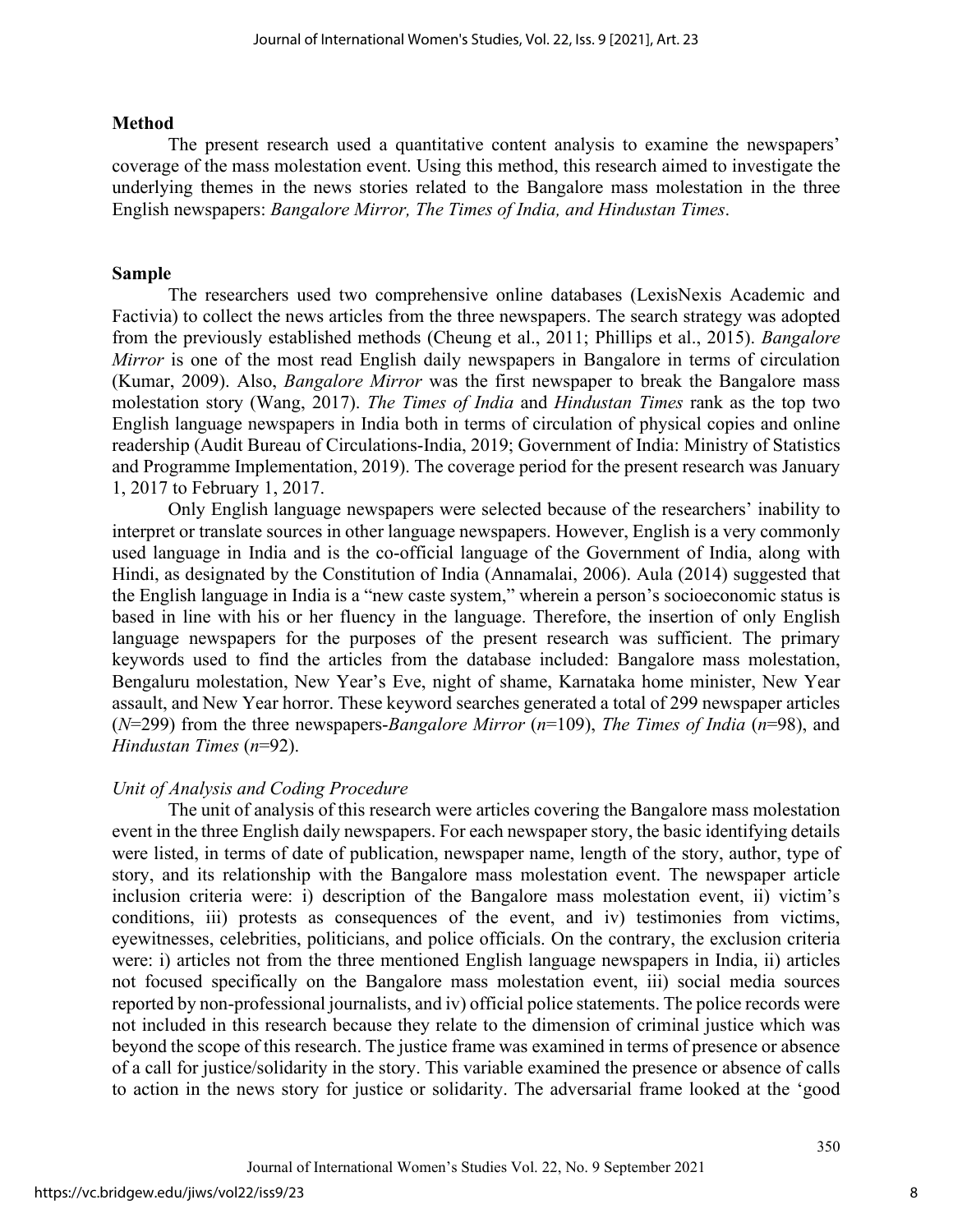versus evil' in the story. Each story was studied to check whether it included human rights or civil rights related information. The rights-based frame was examined in terms of positions held by primary people involved in newspaper narratives. The tone of the story was examined in terms of negative, positive, and neutral. The researchers investigated the primary theme of each story in the context of thematic or episodic frames. Whether or not the story included possible cause/-s behind the incident was also analyzed. The attribution of responsibility frame helped in understanding who was being held responsible for the incident in each story. Whether the story provided a solution to the present scenario or not as well as consequences was also examined. And finally, the primary source/-es of information were identified for each newspaper story related to Bangalore mass molestation.

After retrieving the content, it was processed through filtration and coding. The present study deployed the framing categories and sub-categories from the literature for coding purposes (Iyengar, 1991; Nitz & West, 2000; Semetko & Valkenburg, 2000). The categories for framing were identified inductively. A coding manual defined and operationalized all categories and subcategories. The framing categories consisted of justice, adversarial, rights-based, tone, thematicepisodic, causal, attribution of responsibility, and solution (*See Table 1*).

| <b>Primary categories</b>           | <b>Subcategories/Framing elements</b>                              |
|-------------------------------------|--------------------------------------------------------------------|
| <b>Identification</b> frames        | <b>ID</b> Number:                                                  |
|                                     | Date of story publication:                                         |
|                                     | Name of the English newspaper: Bangalore Mirror, The Times of      |
|                                     | India, Hindustan Times                                             |
|                                     | Length of the story:                                               |
|                                     | Author of the story: (Staff, News agency, Freelance/guest authors, |
|                                     | Others, Not mentioned)                                             |
|                                     | Story type: 1) Personal commentary, 2) Mainstream news             |
|                                     | article/column/editorial, 3) Information from NGO or other         |
|                                     | nonprofit website, 4) Celebrity opinion, 5) Announcement (press    |
|                                     | conference, event, protest/march), 6) Other                        |
|                                     | Number of photos included:                                         |
|                                     | Is the story directly or specifically related or relevant to the   |
|                                     | Bangalore mass molestation? __ No, __ Yes                          |
| Justice frame                       | Is the story calling for justice or solidarity? No, Yes            |
| Adversarial frame                   | (delineates boundaries between 'good' and 'evil') No, Yes          |
| Rights-based frame                  | (human rights, civil rights) _ No, _ Yes                           |
| Tone of story                       | Negative                                                           |
|                                     | Neutral                                                            |
|                                     | Positive                                                           |
| Dominant framing approach           | Thematic                                                           |
|                                     | Episodic                                                           |
| Causal frame                        | (Hinting at possible causes behind the incident) No, Yes           |
| Consequences of the incident        | (Economic/Political) No, Yes                                       |
| Attribution of responsibility frame | The accused                                                        |
|                                     | The politicians                                                    |
|                                     | The law enforcement agency                                         |
|                                     | The victim                                                         |
| If responsibility attributed, then  | Government blamed                                                  |
|                                     | Political personality blamed                                       |
|                                     | Solution offered                                                   |
| Solution frame                      | (Indicated how the existing situation could be improved) No,       |
|                                     | Yes.                                                               |

|  |  | Table 1: Framing Categories and Subcategories for Coding |  |  |  |  |
|--|--|----------------------------------------------------------|--|--|--|--|
|  |  |                                                          |  |  |  |  |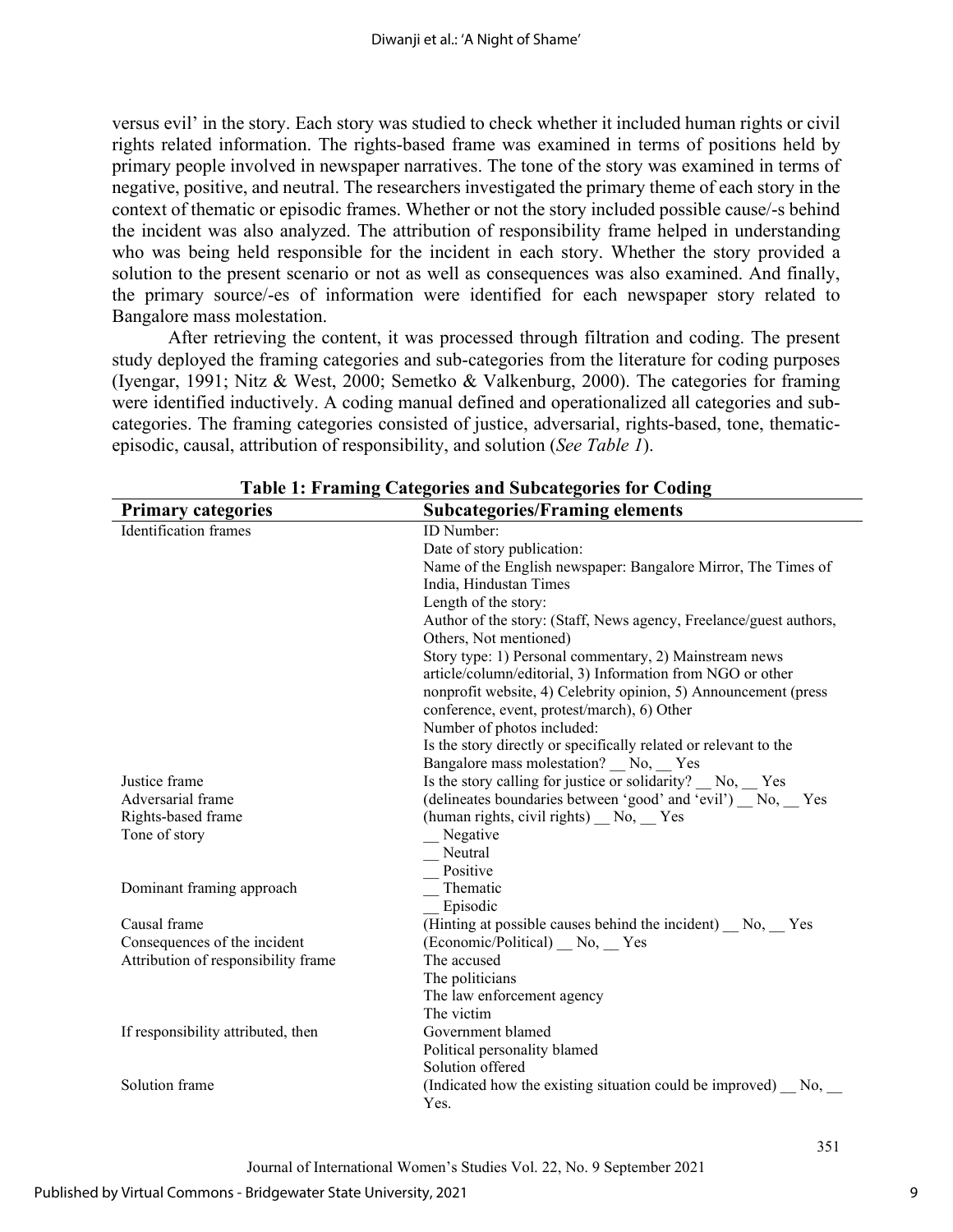| Source of information | None                          |
|-----------------------|-------------------------------|
|                       | Police                        |
|                       | Politician                    |
|                       | Victims                       |
|                       | Accused                       |
|                       | Eyewitness/-es                |
|                       | Common people                 |
|                       | Administrative official       |
|                       | Celebrities                   |
|                       | More than one source<br>Other |

#### *Coder Training*

Three coders were used in this research. The coders were undergraduate students proficient in quantitative content analysis. In the first phase of content analysis, a pre-test was conducted with 89 news articles (*n*=89) from the three newspapers, not included in the sample, to test for inter-coder reliability. The coders were given a comprehensive coding training and coding was carried out to examine the coders' understanding of the codes as well as ascertain the inter-coder reliability. Inter-coder reliability was evaluated using Krippendorf's alpha (Krippendorff, 1980, 2004). The researchers determined the alpha by the scale order (nominal, ordinal, interval) of the coding scheme. All the variables included in this research achieved an inter-coder reliability alpha of .70 or above. All three coders achieved an agreement in their coding of the sample articles from the three English newspapers based on the pre-defined categories and sub-categories.

Upon the successful completion of the pre-test, the full investigation was carried out in the second phase involving the remaining stories from the three English newspapers  $(N = 299)$ . After all articles were coded by the coders, quantitative analyses were conducted to examine the data. To assess the association between the variables and the significance of the association, Chi-square tests of independence were conducted.

#### **Results**

The first hypothesis predicted that a justice frame would be present in the articles analyzed from the three English newspapers about the Bangalore mass molestation. This hypothesis was supported as all three English newspapers used the justice frame in the stories,  $\chi^2(2, N=299)$  = 10.26, p < .05. The local newspaper, i.e., *Bangalore Mirror* (48%) was found to use the justice frame more than the other two national newspapers, i.e., *The Times of India* (38%) and *Hindustan Times* (32%).

The second hypothesis was about the inclusion of an adversarial frame in the stories by the three newspapers. This hypothesis was statistically supported indicating the distinction made between the 'good' and the 'evil' sides of the incident,  $\chi^2(2, N=299) = 16.62\%, p < .05$ . Overall, about 59% of news articles that were analyzed showed the use of an adversarial frame.

The third hypothesis posited that all three newspapers would highlight a rights-based frame. This hypothesis was also supported as all three newspapers were seen to use the rightsbased frame,  $\chi^2(2, N=299) = 12.78\%, p < .05$ . Roughly 45% of the news stories used the rightsbased frame in presenting the Bangalore mass molestation event related information.

The fourth hypothesis predicting an association between the newspaper source and a negative tone of the story was not supported as it was not statistically significant, *p* = .87. For the most part, the tone of the story was found to be neutral (70%), more than negative or positive.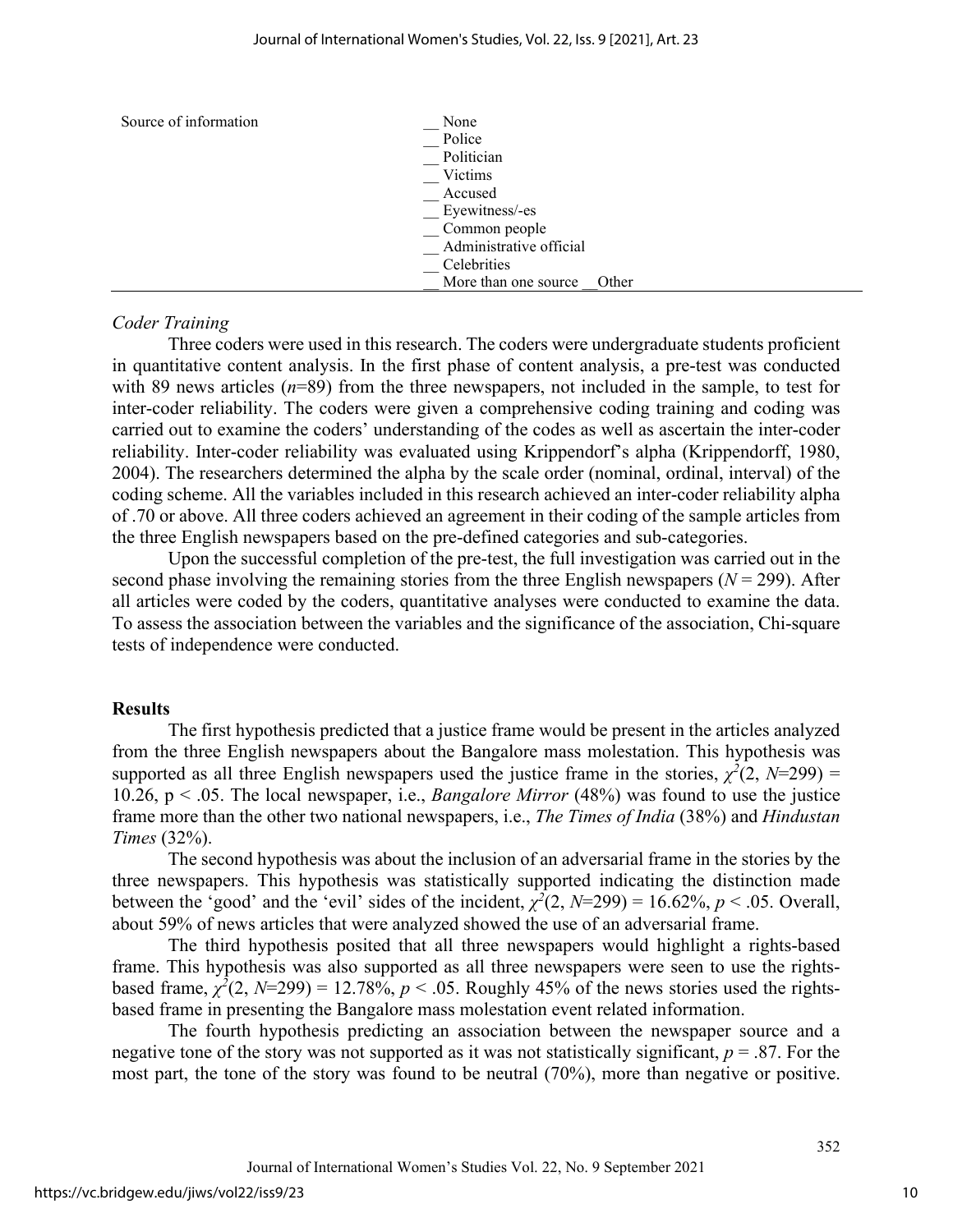Some articles in the local newspapers (12%) used a negative tone, whereas the tone of the articles in the two national English dailies was mostly neutral.

*H5* predicted that three newspapers would use thematic frame in covering the Bangalore mass molestation. This hypothesis did not find support,  $p = 0.15$ . The local newspaper used both thematic and episodic frames, whereas the other two national dailies primarily used the episodic frame more than the thematic frame.

The sixth hypothesis was regarding the presence of a causal frame in the stories from the three newspapers and it was significantly supported,  $\chi^2(2, N=299) = 14.61\%$ ,  $p < .05$ . The local newspaper used the causal frame more (42%) than the other two national English dailies.

The seventh hypothesis was concerning the presence of the attribution of responsibility frame in the articles by all three newspapers. This hypothesis was supported,  $\chi^2(2, N=299)$  = 15.16%, p < .05. It was found that *Bangalore Mirror* (45%) used the attribution of responsibility frame more than *The Times of India* (39%) and *Hindustan Times* (32%).

The eighth hypothesis regarding the presence of a solution frame in the stories about the Bangalore mass molestation by three newspapers was not supported, meaning there was not a statistically significant relationship between the news source and the use of a solution frame,  $p =$ .10.

The final hypothesis was supported, meaning that all three newspapers discussed the consequences of the mass molestation incident in Bangalore at varying degrees,  $\chi^2(2, N=299)$  = 13.97%,  $p < .05$ .

#### **Discussion**

The findings of this research helped in answering proposed hypotheses and a research question, which compared the coverage of the Bangalore mass molestation event in the local newspaper with that of the other two national newspapers. Cultivation theory (Gerbner, 1998) and feminist poststructuralism (Weedon, 1997) serve as a lens to understand the findings. The results were mostly in line with the existing literature, with some variations.

Moriearty (2010) and Thacker and Day (2017) in their respective studies established that newspapers would use the justice frame. This frame did not mean that stories directly referred to the crime or the criminals, in this case the frame rather described that the authors of the news stories either sought or described justification for the victims. It was also found that the local newspaper *Bangalore Mirror* used the justice frame more in the coverage of the mass molestation. It could be because they were covering more on-the-ground material, meaning they were in direct touch with the people involved in the incident, which might not necessarily be the case for the other two national English dailies. Feminist poststructuralism supports such transformative rather than emancipatory agenda in media representation of marginalized gender (Baxter, 2008; Weedon, 1997).

The current study provides further evidence in line with Miller's (2010) research that had established that newspapers would use a rights-based frame when reporting crimes against women. It was evident in the news stories related to the comments of the state's Home Minister who blamed the victims of the mass molestation for wearing the 'western' clothes and thus self-inviting the violence. Victim-blaming was quite present in such stories. Victim-blaming further evidences deep-rooted stereotypes against women. When such incidences happen, the newspaper narratives are used by those in power to warn the women that irresponsible behavior such as wearing western clothes or drinking could render them vulnerable to such incidents. Marhia (2008) reported that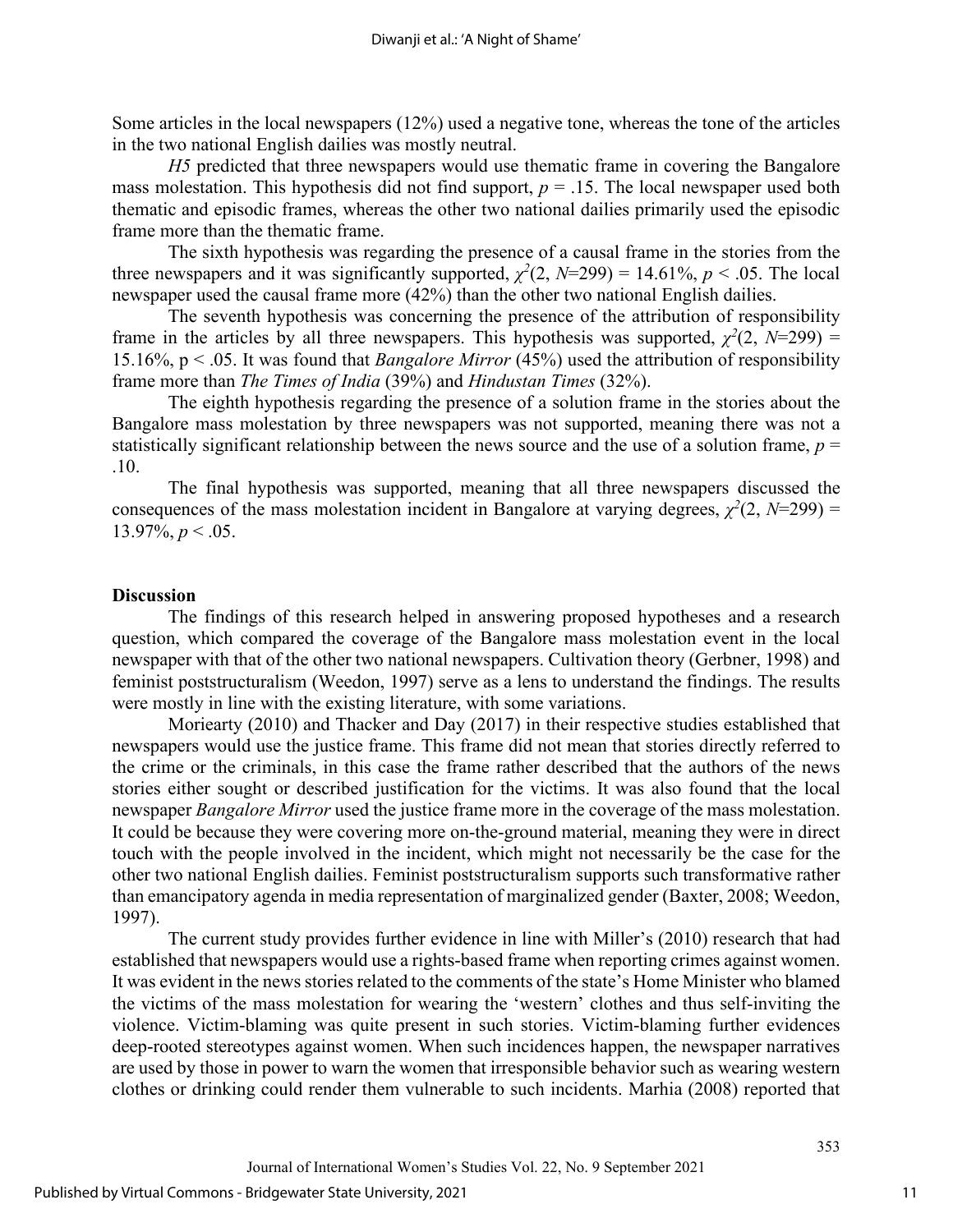the newspaper narratives have been used in the past in favor of men wherein they are shown to be under the influence of alcohol which could then lead to their misconduct, but they are seldom warned not to get drunk or misbehave with women. Feminist poststructuralism (Helliwell, 2000; Wooden, 1997) also argues that such newspaper coverage creates cultural constructions of gender differences, particularly in pre-assigned victimhood to gendered categories.

The presence of the adversarial frame further strengthens the claim about the powerdifferences and hegemony as was also evident in the previous literature (Knight & Greenberg, 2011). The three newspapers, regardless of whether local or national, strongly condemned the incidence in most of their articles by clearly differentiating between the 'good,' i.e., the victims, and the 'evil,' the accused, sides. The results find support in the feminist poststructuralism framework, which argues that processes used by mainstream journalists to consult communities have tended to be based on adversarial models of human relations, such as good versus evil (Wooden, 1997). The results of the present study extended Entman's (1993) findings that newspapers would use causal frames when reporting sexual violence against females. Again, the reason for the use of the causal frame more by the local newspaper than the two national newspapers could be that the former was more focused on resolving the issue at the local level as against the mainstream newspapers. This was reflected in Zhang, Jin and Tang's (2015) research as well who also used the causal framing in the interpretation of the media's representation of the public health threat. From the feminist poststructuralism perspective, the use of causal frames in newspaper coverage of gender-based violence are often used by the mainstream journalists to make certain aspects of the issue more salient (Nelson et al., 1997, Wooden, 1997).

In terms of the usage of the responsibility-attribution frame in the coverage of the mass molestation by the three newspapers, the findings of this research were in line with Hannah and Cafferty (2006), Kim (2015), and Semetko and Valkenburg (2000). The hypothesis regarding the application of the solution frame was not supported upon the analysis of the articles from the three English newspapers. This was a departure from the prior research which had posited that the newspapers would use a solution frame when covering a social issue such as the Bangalore mass molestation at a greater length (Nitz & West, 2004). As per the feminist poststructuralism framework, one explanation of this finding could be that the journalists covering violence against women in patriarchal societies like India are focused more on the incident itself, rather than trying to discuss the implications of such violent occurrences (Wooden, 1997).

Interestingly, the findings of the present study were contrary to the literature which postulated that newspapers would portray the accused involved in such major incidents in a negative light (Esser, 2008; Iyengar, 1991; Nitz & West, 2004). *Bangalore Mirror* was seen to use a more positive tone than *The Times of India* and *Hindustan Times*, however, the general tone found in most of the articles was neutral. This signified that the three newspapers focused on representing the incident as it happened and reported the commentary of the people about the mass molestation.

The present research found support in the literature in terms of the usage of a thematic frame by newspapers in covering sexual crimes against women like the mass molestation in Bangalore (Entman, 1991; Iyenger, 1991). While the local newspaper was seen to use the mass molestation incident to refer to the bigger issues such as safety of women in the Metro cities, the increasing crime rate against women, gender inequality, etc., the national newspapers focused more on the specific incident in their coverage. While all three newspapers were seen to discuss the consequences of the mass molestation, *Bangalore Mirror* covered it in a broader context, including details such as the cancellation of the David Guetta concert in the city due to the incident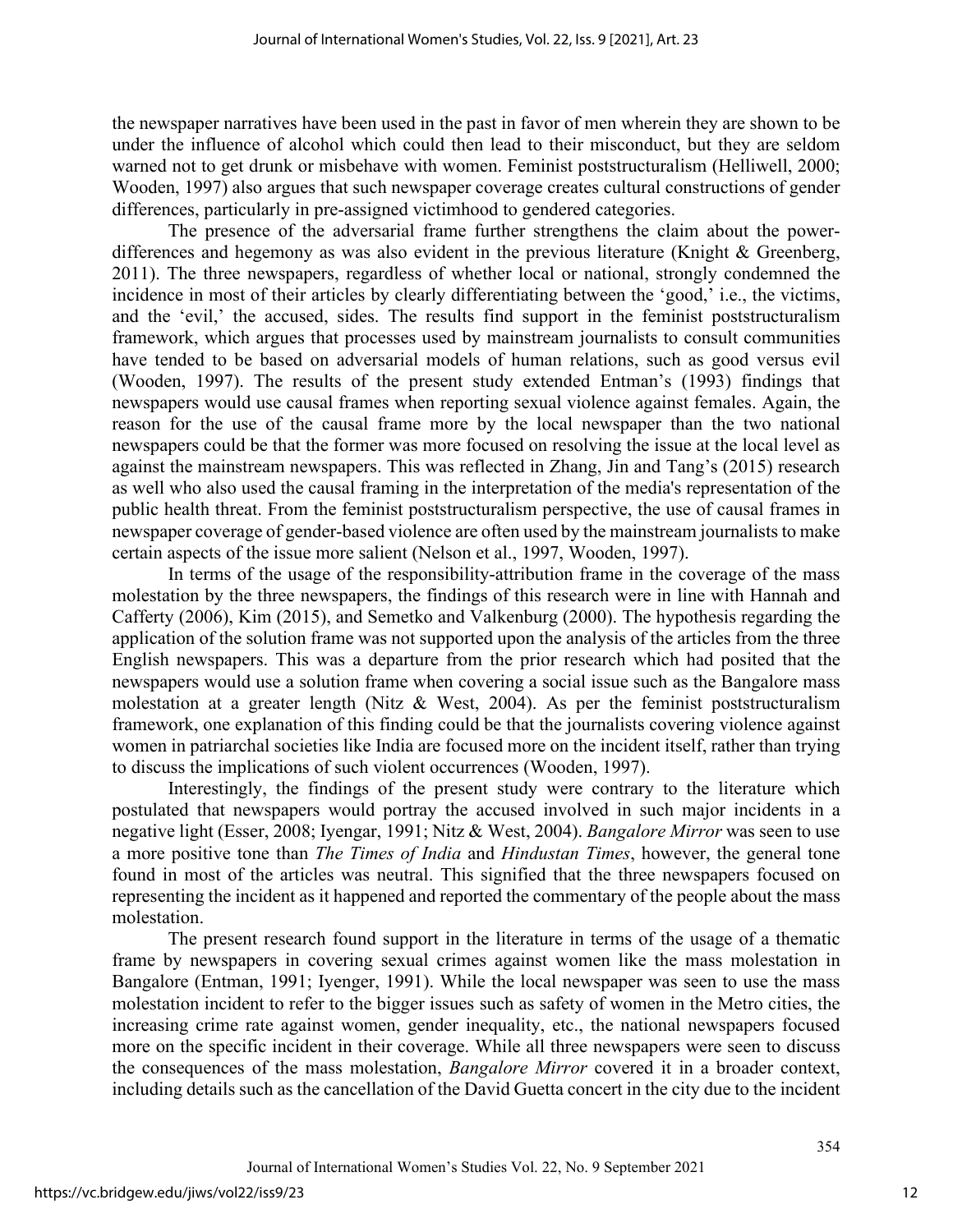and the announcement of different rallies and protests against the government for not being very active in this matter. This finds support in the feminist poststructuralism framework, which argues for the principle of meaning construction within localized or context-specific settings or communities (Wooden, 1997). The national dailies, on the other hand, covered how the Bollywood and sports celebrities across the country condemned this incident along with the reactions from different political leaders.

All three newspapers used multiple sources of information in their respective stories. Local newspapers relied more on information from police (42%), government/politicians (25%) and common people (23%), i.e., victims and witnesses. *The Times of India* used celebrity comments (54%) more than the other two newspapers. *Hindustan Times* mostly replicated the information sources from these two other newspapers. It was also found that the local newspaper focused more on personal commentary from police, victims, and witnesses, etc., whereas the national dailies focused on mainstream news articles, announcements from NGOs, and celebrity comments/opinions. Given the detailed coverage of the event and the fact that it was the first newspaper to break the story, *Bangalore Mirror,* despite being a local English daily, appeared to have a direct and stronger contact with the victims, the government, and the police. This direct connection seemed to have helped it, and as a result it had access to greater and more reliable information to report. The framing analysis helped to identify differing priorities by the local and national dailies in terms of the perspectives.

In terms of cultivation theory, the consistent and neutral focus on the fact-based information related to the mass molestation event in Bangalore might lead the newspapers readers to have neutral conceptions toward the victimized women. Rather than being pursued by specific opinions and thoughts of those in systemic power, such as the State Union Minister who blamed the victim girls for the mass-molestation event, the readers might feel the need to investigate further by finding more event related information in the newspapers. The three newspapers also provided their readers with information about protests that were being held in Bangalore and in other cities of India for supporting the victims of the mass molestation in Bangalore. This way, the newspapers would lead the readers toward social movements against sexual crimes against women in Bangalore and across the country.

Feminist poststructuralism aided in attaining a comprehensive understanding of the incident through a merged analysis of newspaper discourses and gender. In line with the theory, the result of this research shows that reality is governed by newspaper discourses that are controlled by people's temporally and spatially specific versions of 'hegemonic masculinity' prevalent in patriarchal societies like India. Gender-based violence thus can be perceived as a process legitimized and normalized within society through its core connection with gender hierarchies. When used in conjunction, cultivation theory and feminist poststructuralism help reveal the gendered nature of our current intelligible reality through newspaper narratives.

#### **Limitations and Future Directions**

The present study had some limitations. The three English language newspapers were selected based on their circulation figures. While readership could be a good indicator of their popularity, it does not mean that they were the only newspapers that extensively covered the mass molestation in Bangalore. Therefore, the future research should include more newspaper sources for a more comprehensive content analysis of such a serious social issue. Similarly, another limitation of this research is that it only includes the English language newspapers in India.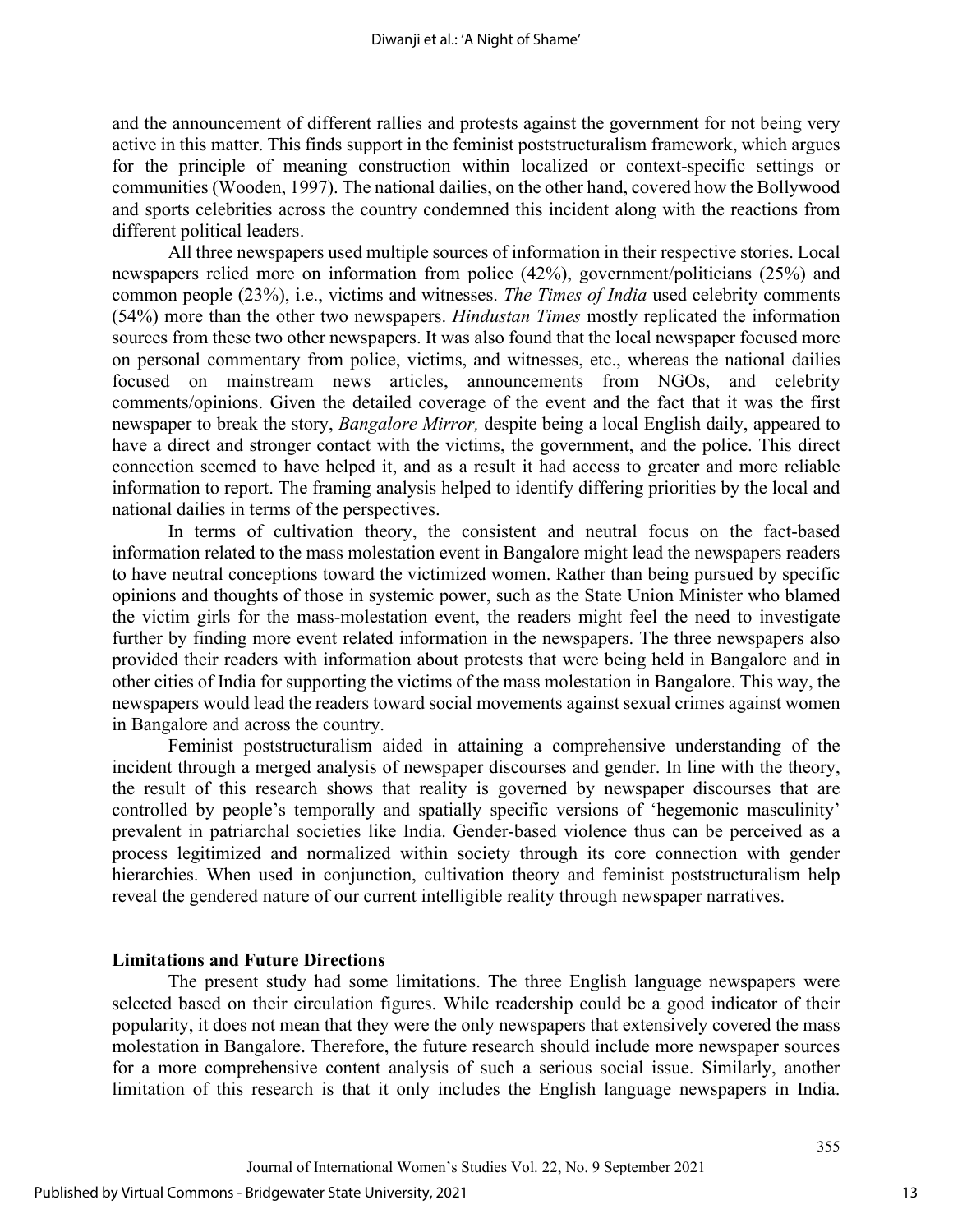However, there are more non-English language newspapers in India than the English language newspapers. Therefore, it is important to analyze the contents from the non-English newspapers too when it comes to the coverage of sexual violence against women in India.

The current study includes only some framing categories for the analysis of the newspaper articles. Future research could consider including more framing categories based on the literature. The fact that the present study focuses on the newspaper coverages of the Bangalore mass molestation could also be a potential limitation. With the increasing usage of smartphones and social media websites by people, online information dissemination occurs at a much faster rate than through traditional media (i.e., newspapers). Hashtags like #nightofshame and #Bangalorehorror started trending, which fueled the social media discourse about the incident even more. Therefore, future researchers should look at the non-traditional and emerging media channels as well when carrying out the framing analysis of the coverage of sexual violence against women. The present study uses a quantitative content analysis approach, but future studies could also look to deploy a qualitative descriptive content analysis to gain a better understanding of the media's portrayal of such incidences.

 The findings of the present research help identify different priorities of perspectives in the local and national newspapers when covering sexual violence against women. There are certain implications of such coverage that need to be considered as well. Newspapers are the primary vehicles through which people learn about these sorts of crimes. People's opinions are shaped by the dominant discourse as presented in the newspapers. An attitude toward such crimes against women, in turn can affect the outcome of trials against criminals and the treatment of victims. The massive differences in how different newspapers cover the same crime can have extremely significant implications for the country's legal and political systems. It is important, therefore, that the press, at both local and national levels, provides an honest and true representation of such crimes and does not try to commercialize their content through titillating presentation. The newspapers should not just stop at creating a social script of such a traumatic incident, but more importantly need to guide the community effectively in the recovery process and the authorities in coping strategies to avoid yet another 'Night of Shame' in the future.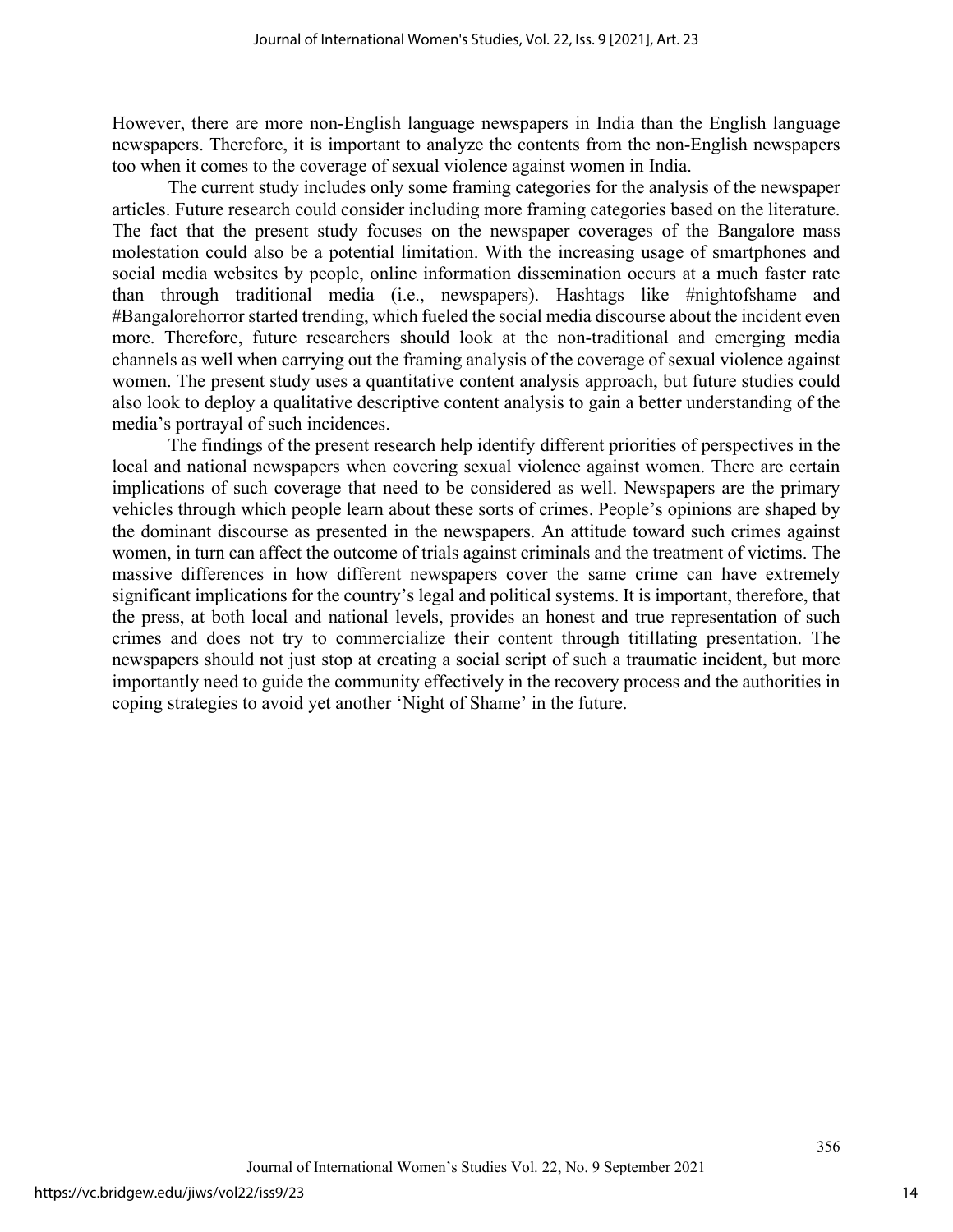## **References**

Ambirajan, S. (2000). Globalization, media and culture. *Econ Polit Weekly*, 35(25), 2141–2147.

- Annamalai, E. (2006). India: Language Situation. In *Brown, Keith. Encyclopedia of language & linguistics.* (pp. 610–613). Elsevier B.V.
- Arendt, F. (2010). Cultivation Effects of a Newspaper on Reality Estimates and Explicit and Implicit Attitudes. *Journal of Media Psychology*, 22, 147–159.
- Audit Bureau of Circulations-India. (2019). *Submission of circulation figures for the audit period Jan – Jun 2017: Daily Newspapers (across languages)*. India: Audit Bureau of Circulations.
- Aula, S. (2014). The Problem with The English Language in India. Retrieved August 10, 2017, from Forbes website: https://www.forbes.com/sites/realspin/2014/11/06/the-problemwith-the-english-language-in-india/#3c2ce73d403e.
- Baxter, J. (2008), 'FPDA a new theoretical and methodological approach?' in K. Harrington, L.
- Benedict, H. (1992). *Virgin or vamp: how the press covers sex crimes*. New York, NY: Oxford University Press.
- Besley, J. & McComas, K. (2005). Framing Justice: using the concept of procedural justice to advance political communication research. *Communication Theory*, 15 (4), pp. 414-36
- Bradley, T., & Pallikadavath, S. (2013). Dowry and Women's Lives in Kerala: What has Changed in a Decade? *Contemporary South Asia*, 21(4), 444–461.
- Bradley, Tamsin, Sahariah, S., & Siddiqui, O. (2017). A critical reading of western newspaper narratives of rape in India and their implications for feminist activism. *Continuum: Journal of Media & Cultural Studies*, 31(1), 126–137.
- Brownmiller, S. (1975). *Against Our Will: Men, Women and Rape*. New York, NY: Simon and Schuster.
- Carter, C. (1998). When the 'extraordinary' becomes 'ordinary': Everyday news of sexual violence. In *News, gender and power*. New York, NY: Routledge.
- Chacko, E. (2003). Marriage, Development, and the Status of Women in Kerala, India. *Gender and Development*, 11(2), 753–773.
- Cheung, A., Lavis, J., Hamandi, A., El-Jardali, F., Sachs, J., Sewankambo, N., & Knowledge-Translation Platform Evaluation Team. (2011). Climate for evidence-informed health systems: A print media analysis in 44 low- and middle-income countries that host knowledge-translation platforms. *Health Research Policy and Systems*, 9(7).
- Clark, K. (1992). The linguistics of blame: representations of women in The Sun's reporting of crimes of sexual violence. In *Language, Text and Context: Essays in Stylistics*. London, UK: Routledge.
- Dewan, A. (2018). India the most dangerous country to be a woman, US ranks 10th in survey. Retrieved June 30, 2018, from CNN website: https://www.cnn.com/2018/06/25/health/india-dangerous-country-women-surveyintl/index.html.
- Dowler, K. (2006). Sex, lies, and videotape: the presentation of sex crime in local television new. *Journal of Criminal Justice*, 34(4), 383–392.
- Drache, D., & Velagic, J. (2014). Sexual violence journalism in four leading English language Indian publications before and after the Delhi rape. *Journal of Research in Gender Studies*, 4(2), 11–38.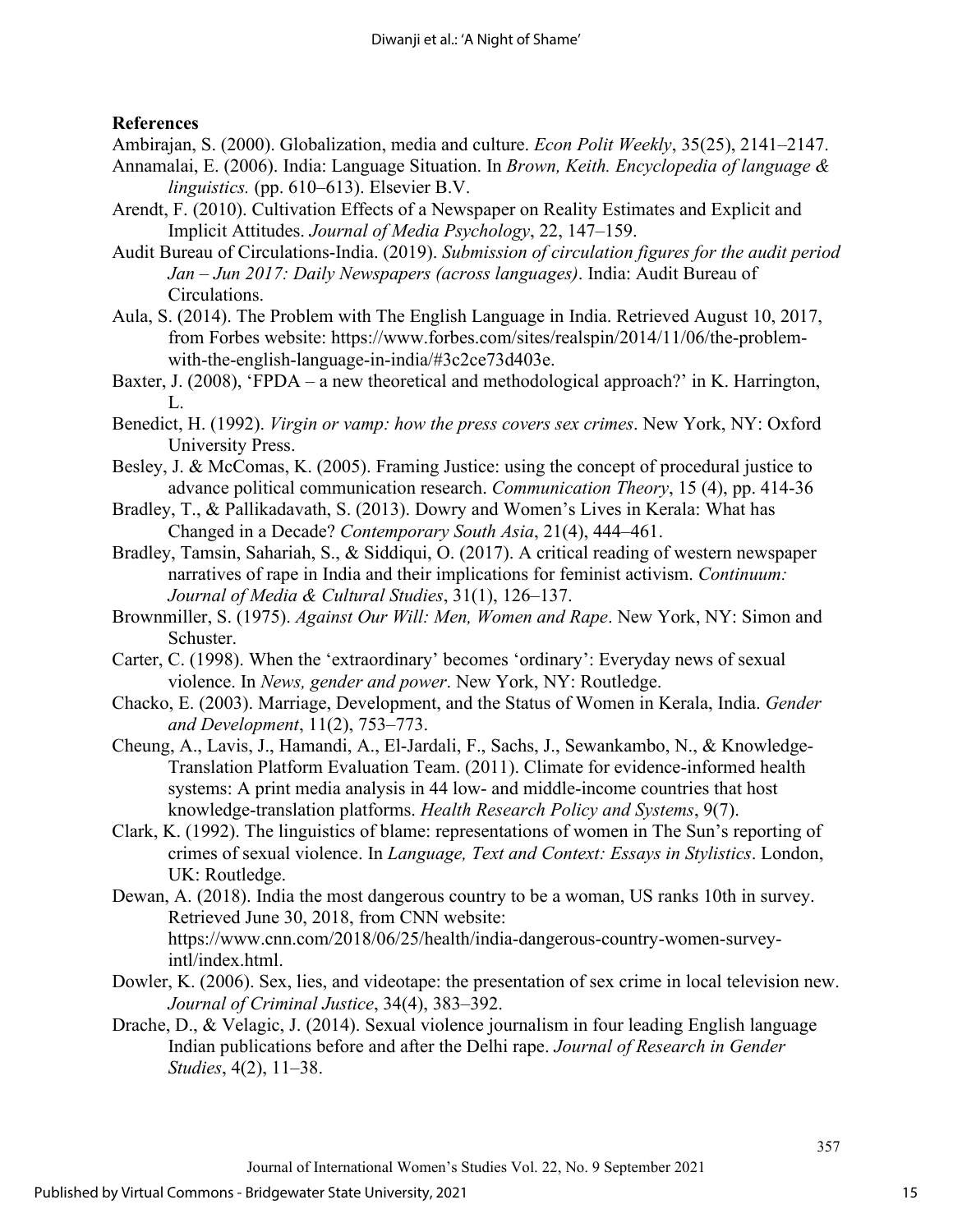- Entman, R. M. (1993). Framing: Toward Clarification of a Fractured Paradigm. *Journal of Communication*, 43(4), 51–58.
- Esser, F. (2008). Dimensions of political news cultures: Sound bite and image bite news in France, Germany, Great Britain, and the United States. *The International Journal of Press/Politics*, 13(4), 401–428.
- Gamson, W., & Modigliani. A. (1989). Media Discourse and Public Opinion on Nuclear Power: A Constructionist Approach. *American Journal of Sociology*, 95 (1),1-37.
- Gerbner, G. (1998). Cultivation analysis: An overview. *Mass Communication and Society*, 7(3/4), 175–194.
- Gilbertson, A., & Pandit, N. (2019). Reporting of Violence against women in Indian newspapers. Economic & Political Weekly, 54(19), 41.
- Gill, R. (2007). *Gender and the Media*. Cambridge, UK: Polity Press.
- Goffman, E. (1986). *Frame Analysis: An Essay on the Organization of Experience*. New York, NY: Northeastern University Press.
- Government of India: Ministry of Statistics and Programme Implementation. (2019). *Claimed Circulation of Registered Newspapers by Language from 2008-09 to 2014-15*. Government of India: Ministry of Statistics and Programme Implementation.
- Han, G. (Kevin). (2007). Mainland China frames Taiwan: How China's news websites covered Taiwan's 2004 presidential election. *Asian Journal of Communication*, 17(1), 40–57.
- Hannah, G., & Cafferty, T. P. (2006). Attribute and Responsibility Framing Effects in Television News Coverage of Poverty. *Journal of Applied Social Psychology*, 36(12), 2993–3014.
- Helbling, M., Hoeglinger, D., & Wuest, B. (2010). How political parties frame European integration. *European Journal of Political Research*, 49, 496–521.
- Helliwell, C. (2000). *It's Only a Penis*, 812, 796-98.
- Hooks, B. (1990). *Yearning: Race, Gender, and Cultural Politics*. Boston, MA: South End Press.
- Iyengar, S. (1991). Is anyone responsible? How television frames political issues. *University of Chicago Press*, 208.
- Johnson, S., & Milani, T. M. (2011). Language Ideologies and Media Discourse: Texts, Practices, Policies. *Language in Society*, 40(4), 533–534.
- Jolly, J. (2017, February 8). Does India have a problem with false rape claims? *BBC News*. Retrieved from http://www.bbc.com/news/magazine-38796457
- Karlberg, M. (1997). News and conflict: How adversarial news frames limit public understanding of environmental issues. *Alternatives Journal*, 23(1), 22-28.
- Kelly, L., & Radford, J. (2005). *A gap or a chasm? Attrition in reported rape cases*. London, UK: Home Office.
- Kelly, L., Temkin, J., & Griffiths, S. (2006). *Section 41: an evaluation of new legislation limiting sexual history evidence in rape trials*. London, UK: Home Office.
- Kim, S.-H. (2015). Who Is Responsible for a Social Problem? News Framing and Attribution of Responsibility. *Journalism and Mass Communication Quarterly*, 92(3), 554–558.
- Knight, G., & Greenberg, J. (2011). Talk of the Enemy: Adversarial Framing and Climate Change Discourse. *Social Movement Studies*, 10(4), 323–340.
- Korsgaard. M., & Roberson, L. (1995). 'Procedural Justice in Performance Evaluation: the role of instrumental and non-instrumental voice in performance appraisal discussions, Journal of Management 21(4), 657-69.
- Korn, A., & Efrat, S. (2004). The Coverage of Rape in the Israeli Popular Press. *Violence Against Women*, 10(9), 1056–1074.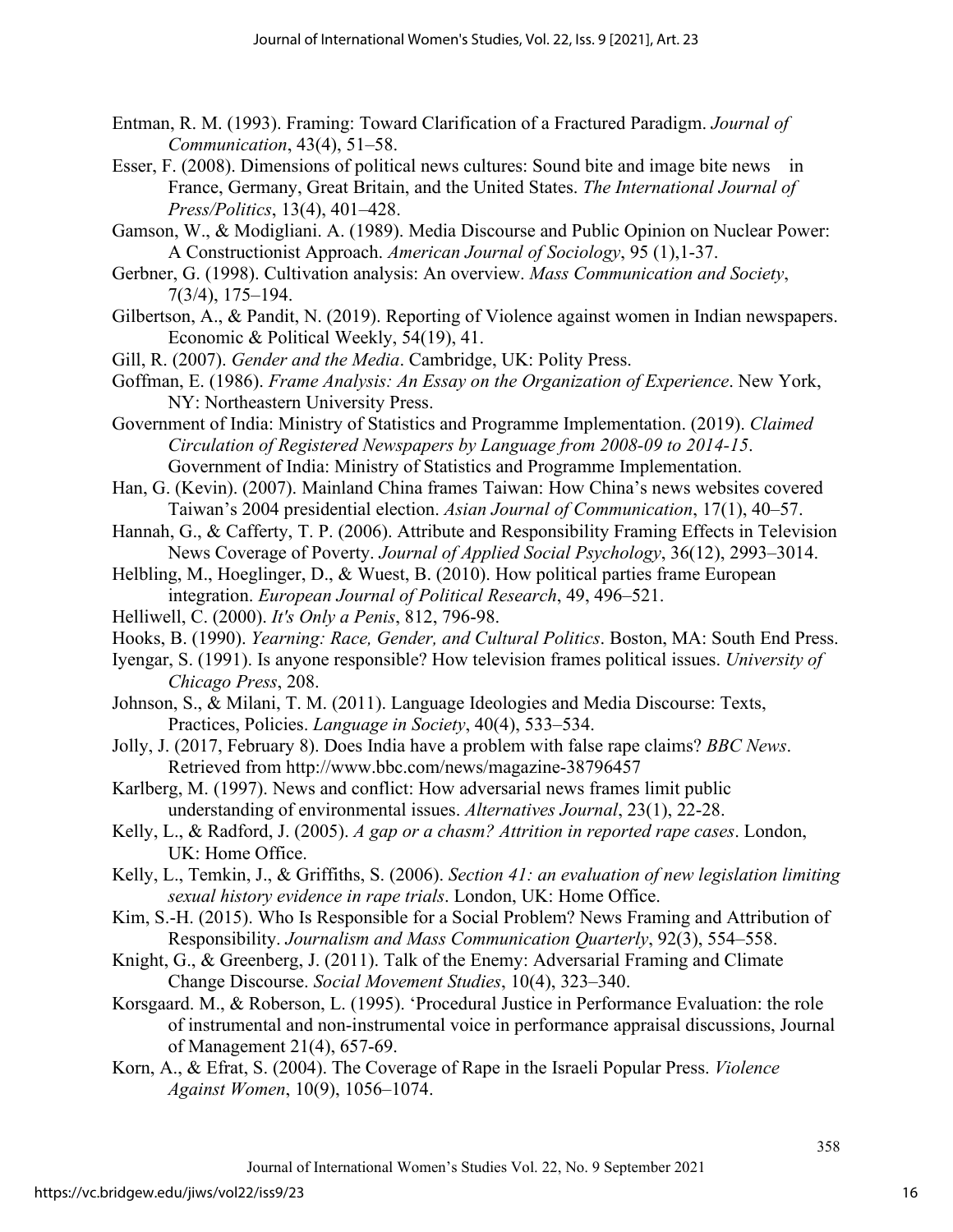Krippendorff, K. (1980). *Content analysis.* Beverly Hills: SAGE Publications.

- Krippendorff, K. (2004). *Content Analysis: An Introduction to Its Methodology*. Thousand Oaks, CA: SAGE Publications, Inc.
- Kumar, D. S. (2009). Bengaluru emerges as the new battleground for English dailies. Retrieved November 12, 2017, from afaqs website:

http://www.afaqs.com/news/story/23083\_Bengaluru-emerges-as-the-new-battlegroundfor-English-dailies

- Marhia, N. (2008). *Just representation? Press reporting and the reality of rape.* London, UK: Eaves.
- McGilvary, E. (1933). Perceptual and Memory Perspectives, *Journal of Philosophy*, 30, 310ff.
- Miller, H. (2010). From 'rights-based' to 'rights-framed' approaches: a social constructionist view of human rights practice. *The International Journal of Human Rights*, 14(6), 915– 931.
- Morgan, M., & Shanahan, J. (2010). A state of cultivation. *Journal of Broadcasting & Electronic Media*, 54(2), 337–355.
- Morgan, M., Shanahan, J., & Signorielli, N. (2009). Growing up with television: Cultivation processes. In *J. Bryant & M. B. Oliver (Eds.), Media effects: Advances in theory and research*. Hillsdale, NJ: Erlbaum.
- Moriearty, P. L. (2010). Framing Justice: Media, Bias, and Legal Decisionmaking. *Scholarship Repository: University of Minnesota Law School*. Retrieved from http://scholarship.law.umn.edu/faculty\_articles/303?utm\_source=scholarship.law.umn.ed u%2Ffaculty articles%2F303&utm\_medium=PDF&utm\_campaign=PDFCoverPages.
- Nelson, T.E., & Kinder, D. (1996). Issue Frames and Group-Centrism in American Public Opinion. *The Journal of Politics*, 58 (4),1055-1078.
- Nieder, C., Muck, C., & Kärtner, J. (2019). Sexual violence against women in India: daily life and coping strategies of young women in Delhi. *Violence against women*, 25(14), 1717- 1738.
- Nitz, M., & West, H. (2004). Chapter Eleven: Framing of Newspaper News Stories During a Presidential Campaign Cycle: The Case of Bush-Gore in Election. *The Environmental Communication Yearbook.*, 1, 205–226.
- Phillips, M., Mostofian, F., Jetly, R., Puthukudy, N., Madden, K., & Bhandari, M. (2015). Media coverage of violence against women in India: a systematic study of a high-profile rape case. *BMC Women's Wealth*, 15(3), 1–10.
- Radha, R. (2019). Historical perspective of violence against women in India through various ages. *International Journal of Basic and Applied Research*, 9(6), 149-153.
- Ray, R. (1998). Women's Movements and Political Fields: A Comparison between two Indian Cities. *Social Problems*, 45(1), 21–36.
- Russell, D. & Hermes, R. (2001). *Femicide in Global Perspective*. New York, NY: Teacher College Press.
- Safi, M. (2017). 'Mass molestation' in Bangalore blamed on Indians 'copying' west. Retrieved January 27, 2018, from The Guardian website: https://www.theguardian.com/world/2017/jan/02/mass-molestation-bangalore-blamedon-indians-copying-west.
- Semetko, H., & Valkenburg, P. (2000). Framing European politics: a content analysis of press and television news. *Journal of Communication*, 50(2), 93–109.